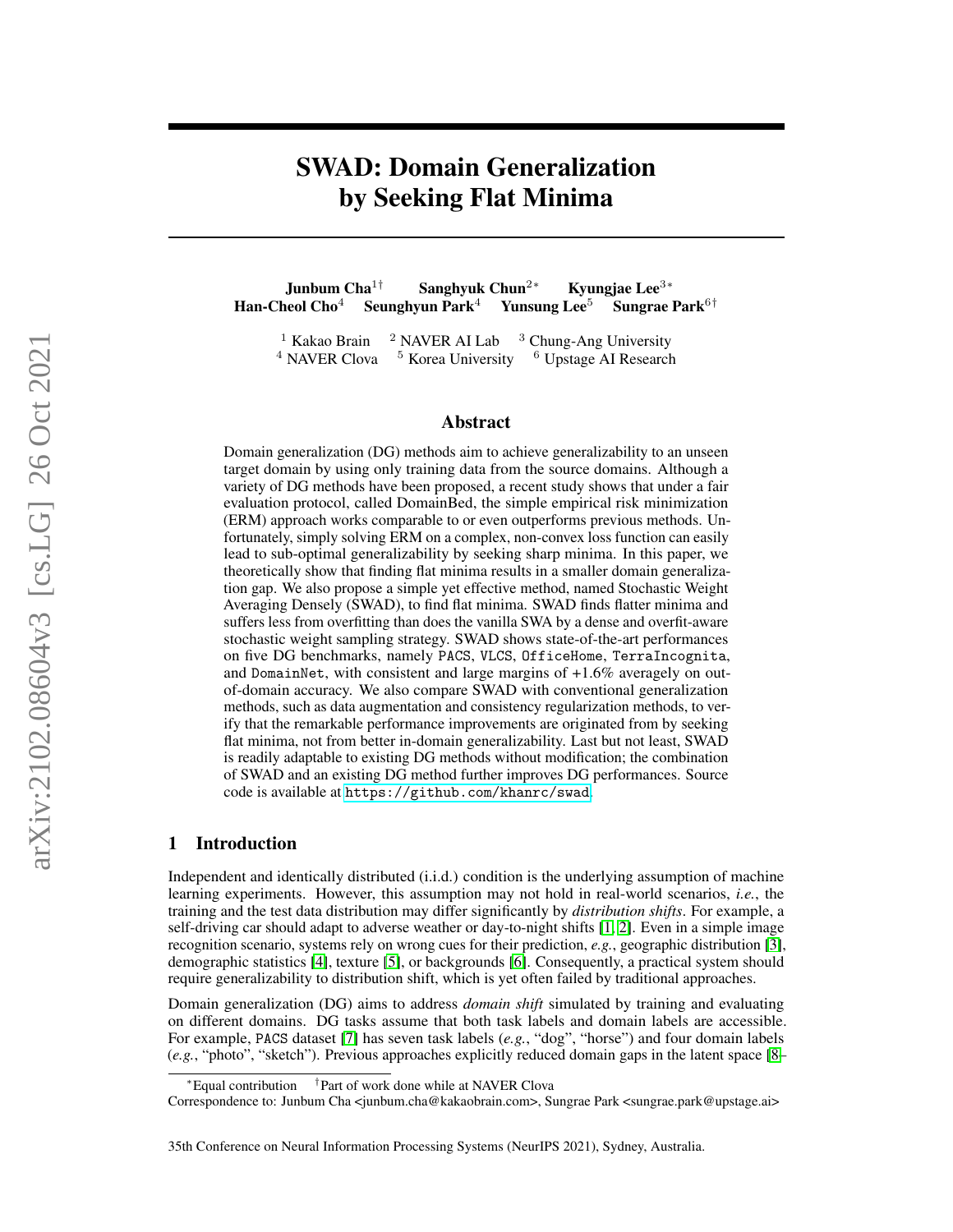|                           | <b>PACS</b> | VLCS      | OfficeHome | TerraInc  | DomainNet     | Avg. |
|---------------------------|-------------|-----------|------------|-----------|---------------|------|
| <b>ERM [29]</b>           | 85.5        | 77.5      | 66.5       | 46.1      | 40.9          | 63.3 |
| Best SOTA competitor      | 86.6 [30]   | 78.8 [31] | 68.7 [31]  | 48.6 [32] | 43.6 [15, 33] | 65.3 |
| SWAD (proposed)           | 88.1        | 79.1      | 70.6       | 50.0      | 46.5          | 66.9 |
| Previous SOTA [31] + SWAD | 88.3        | 78.9      | 71 3       | 51.0      | 46.8          | 67.3 |

<span id="page-1-0"></span>Table 1: Comparisons with SOTA. The proposed SWAD outperforms other state-of-the-art DG methods on five different DG benchmarks with significant gaps (+1.6pp in the average).

[12\]](#page-10-9), obtained well-transferable model parameters by the meta-learning framework [\[13–](#page-10-10)[16\]](#page-10-11), data augmentation [\[17](#page-11-5)[–19\]](#page-11-6), or capturing causal relation [\[20,](#page-11-7) [21\]](#page-11-8). Despite numerous previous attempts for a decade, Gulrajani and Lopez-Paz [\[22\]](#page-11-9) showed that a simple empirical risk minimization (ERM) approach works comparably or even outperforms the previous attempts on diverse DG benchmarks under a fair evaluation protocol, called "DomainBed".

Unfortunately, although ERM showed surprising empirical success on DomainBed, simply minimizing the empirical loss on a complex and non-convex loss landscape is typically not sufficient to arrive at a good generalization [\[23–](#page-11-10)[26\]](#page-11-11). In particular, the connection between the generalization gap and the flatness of loss landscapes has been actively discussed under the i.i.d. condition [\[23–](#page-11-10)[28\]](#page-11-12). Izmailov et al. [\[25\]](#page-11-13) argued that seeking flat minima will lead to robustness against the loss landscape shift between training and test datasets, while a simple ERM converges to the boundary of a wide flat minimum and achieves insufficient generalization. In the DG scenario, because training and test loss landscapes differ more drastically due to the domain shift, we conjecture that the generalization gap between flat and sharp minima is larger than expected in the i.i.d. scenario.

To show that flatter minima generalize better to unseen domains, we formulate a robust risk minimization (RRM) problem defined by the worst-case empirical risks within neighborhoods in parameter space [\[26,](#page-11-11) [34\]](#page-11-14). We theoretically show that the generalization gap of DG, *i.e.*, the error on the target domain, is upper bounded by RRM, *i.e.*, a flat optimal solution. Based on our theoretical observation, we modify stochastic weight averaging (SWA) [\[25\]](#page-11-13), one of the popular existing flatness-aware solvers, by introducing a dense and overfit-aware stochastic weight sampling strategy. First, we suggest to sample weights *densely*, *i.e.*, for every iteration. Also, we search the start and end iterations for averaging by considering the validation loss to *avoid overfitting*. We empirically show that the proposed Stochastic Weight Averaging Densely (SWAD) finds flatter minima than the vanilla SWA does, resulting in better generalization to unseen domains.

Contribution. Our main contribution is introducing flatness into DG, and showing remarkably outperforming performances against existing DG methods. As shown in Table [1,](#page-1-0) our SWAD improves the average DG performances by 3.6pp against the ERM baseline and 1.6pp against the existing best methods. Furthermore, by combining SWAD and previous SOTA [\[31\]](#page-11-2), we even achieve 0.4pp improvements against the vanilla SWAD results. We also empirically show that while popular indomain generalization methods without considering flatness, *e.g.*, Mixup [\[35\]](#page-12-0) or CutMix [\[36\]](#page-12-1), are not effective to out-of-domain generalization (Table [3\)](#page-7-0), flatness-aware methods, *e.g.*, SWA [\[25\]](#page-11-13) or SAM [\[26\]](#page-11-11), are only effective methods to both in-domain and out-of-domain generalization.

# 2 A Theoretical Relationship between Flatness and Domain Generalization

Let  $\mathcal{D} := \{ \mathcal{D}_i \}_{i}^I$  be a set of training domains, where  $\mathcal{D}_i$  is a distribution over input space X, and I is the total number of domains. From each domain, we observe  $n$  training data points which consist of input x and target label y,  $(x_j^i, y_j^i)_{j=1}^n \sim \mathcal{D}_i$ . We also define a set of target domain  $\mathcal{T} := {\{\mathcal{T}_i\}}_i^T$  similarly, where the number of target domains T is usually set to one. For the sake of simplicity, unlike Ben-David et al. [\[37\]](#page-12-2), we assume that there exists a global labeling function  $h(x)$  that generates target label for multiple domains, *i.e.*,  $y_j^i = h(x_j^i)$  for all i and j. Domain generalization (DG) aims to find a model parameter  $\theta \in \Theta$  which generalizes well over both multiple training domains  $\mathcal D$ and unseen target domain  $T$ . More specifically, let us consider a bounded instance loss function  $\ell : \mathcal{Y} \times \mathcal{Y} \to [0, c],$  such that  $\ell(y_1, y_2) = 0$  holds if and only if  $y_1 = y_2$  where  $\mathcal{Y}$  is a set of labels. For simplicity, we set c to one in our proofs, but we note that  $\ell(\cdot, \cdot)$  can be generalized for any bounded loss function. Then, we can define a population loss over multiple domains by  $\mathcal{E}_{\mathcal{D}}(\theta) = \frac{1}{I} \sum_{i=1}^{I} \mathbb{E}_{x_i \sim \mathcal{D}_i} [\ell(f(x_i^i; \theta), y_i^i))]$ , where  $f(\cdot; \theta)$  is a model parameterized by  $\theta$ . Formally,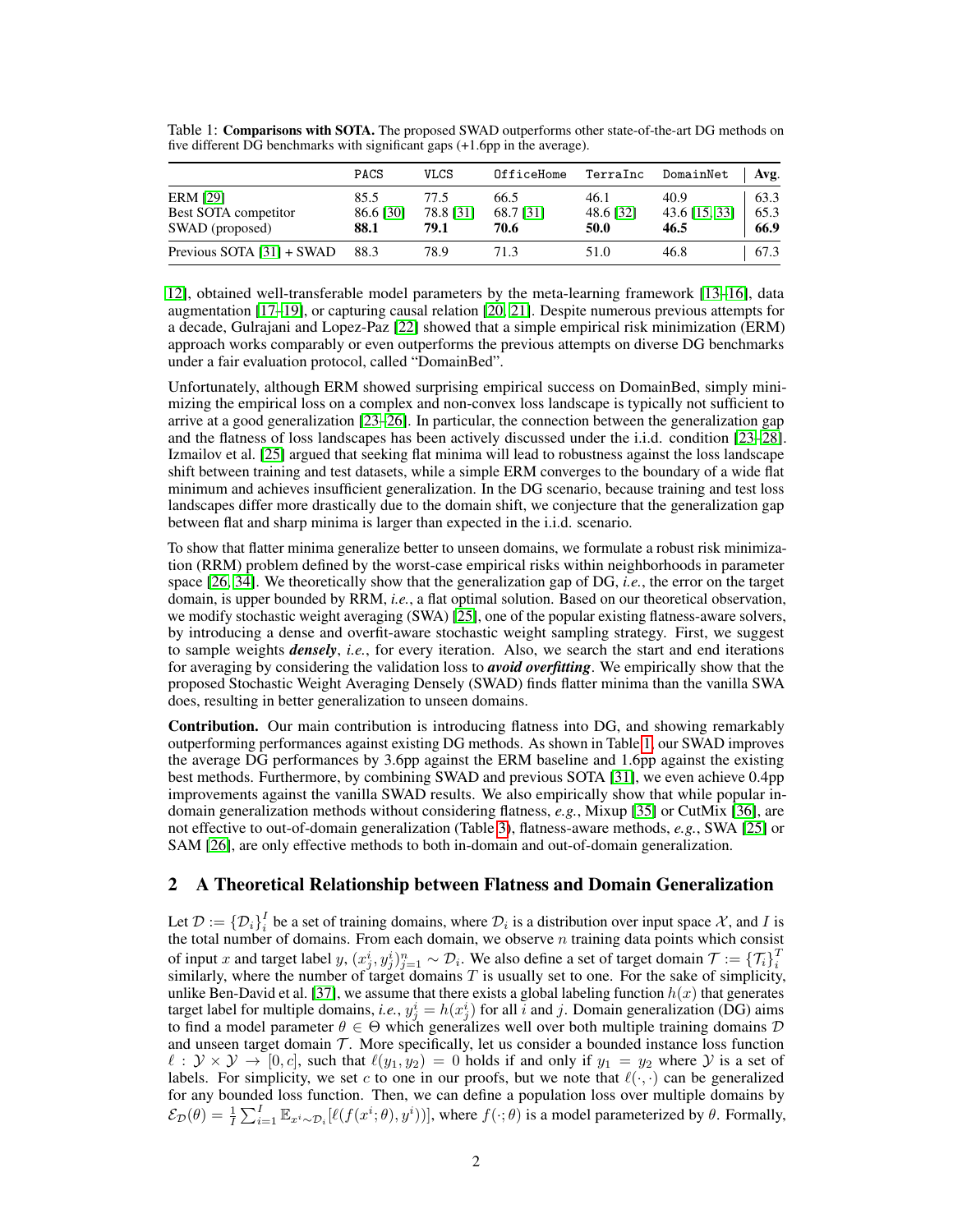the goal of DG is to find a model which minimizes both  $\mathcal{E}_{\mathcal{D}}(\theta)$  and  $\mathcal{E}_{\mathcal{T}}(\theta)$  by only minimizing an empirical risk  $\hat{\mathcal{E}}_\mathcal{D}(\theta) := \frac{1}{In} \sum_{i=1}^I \sum_{j=1}^n \ell(f(x^i;\theta), y^i))$  over training domains  $\mathcal{D}$ .

In practice, ERM, *i.e.*, arg min<sub> $\theta$ </sub>  $\mathcal{E}_D(\theta)$ , can have multiple solutions that provide similar values of the training losses but significantly different generalizability on  $\mathcal{E}_\mathcal{D}(\theta)$  and  $\mathcal{E}_\mathcal{T}(\theta)$ . Unfortunately, the typical optimization methods, such as SGD and Adam [\[38\]](#page-12-3), often lead sub-optimal generalizability as finding sharp and narrow minima even under the i.i.d. assumption [\[23–](#page-11-10)[28\]](#page-11-12). In the DG scenario, the generalization gap between empirical loss and target domain loss becomes even worse due to domain shift. Here, we provide a theoretical interpretation of the relationship between finding a flat minimum and minimizing the domain generalization gap, inspired by previous studies [\[23–](#page-11-10)[28\]](#page-11-12).

We consider a robust empirical loss function defined by the worst-case loss within neighborhoods in the parameter space as  $\hat{\mathcal{E}}_{\mathcal{D}}^{\gamma}(\theta) := \max_{\|\Delta\| \leq \gamma} \hat{\mathcal{E}}_{\mathcal{D}}(\theta + \Delta)$ , where  $\|\cdot\|$ denotes the L2 norm and  $\gamma$  is a radius which defines neighborhoods of  $\theta$ . Intuitively, if  $\gamma$  is sufficiently larger than the "radius" of a sharp optimum  $\theta_s$  of  $\mathcal{E}_D(\theta)$ ,  $\theta_s$  is no longer an optimum of  $\hat{\mathcal{E}}_{\mathcal{D}}^{\gamma}(\theta)$  as well as its neighborhoods within the  $\gamma$ -ball. On the other hand, if an optimum  $\theta_f$ has larger "radius" than  $\gamma$ , there exists a local optimum within  $\gamma$ -ball – See Figure [1.](#page-2-0) Hence, solving the robust risk minimization (RRM), *i.e.*,  $\arg\min_{\theta} \hat{\mathcal{E}}^{\gamma}_\mathcal{D}(\theta),$  will find

<span id="page-2-0"></span>

Figure 1: Robust risk minimization (RRM) and flat minima. With proper  $\gamma$ , RRM will find flat minima.

a near solution of a flat optimum showing better generalizability [\[26,](#page-11-11) [34\]](#page-11-14). However, as domain shift worsen the generalization gap by breaking the i.i.d. assumption, it is not trivial that RRM will find an optimum with better DG performance. To answer the question, we first show the generalization bound between  $\hat{\mathcal{E}}_{\mathcal{D}}^{\gamma}$  and  $\mathcal{E}_{\mathcal{T}}$  as follows:

<span id="page-2-1"></span>**Theorem 1.** Consider a set of N covers  $\{\Theta_k\}_{k=1}^N$  such that the parameter space  $\Theta\subset\cup_k^N\Theta_k$  where  $diam(\Theta) := \sup_{\theta, \theta' \in \Theta} \|\theta - \theta'\|_2$ ,  $N := \left\lceil (diam(\Theta)/\gamma)^d \right\rceil$  and  $d$  is dimension of  $\Theta$ . Let  $v_k$  be a VC *dimension of each*  $\Theta_k$ *. Then, for any*  $\theta \in \Theta$ *, the following bound holds with probability at least*  $1 - \delta$ *,* 

$$
\mathcal{E}_{\mathcal{T}}(\theta) < \hat{\mathcal{E}}_{\mathcal{D}}^{\gamma}(\theta) + \frac{1}{2I} \sum_{i=1}^{I} \mathbf{Div}(\mathcal{D}_i, \mathcal{T}) + \max_{k \in [1, N]} \sqrt{\frac{v_k \ln(m/v_k) + \ln(N/\delta)}{m}},\tag{1}
$$

*where*  $m = nI$  *is the number of the training samples and*  $\text{Div}(\mathcal{D}_i, \mathcal{T}) := 2 \sup_A |\mathbb{P}_{\mathcal{D}_i}(A) - \mathbb{P}_{\mathcal{T}}(A)|$ *is a divergence between two distributions.*

Proof can be done similarly as [\[37\]](#page-12-2) and [\[34\]](#page-11-14). In Theorem [1,](#page-2-1) the test loss  $\mathcal{E}_{T}(\theta)$  is bounded by three terms: (1) the robust empirical loss  $\hat{E}_{\mathcal{D}}^{\gamma}(\theta)$ , (2) the discrepancy between training distribution and test distribution, *i.e.*, the quantity of domain shift, and (3) a confidence bound related to the radius  $\gamma$  and the number of the training samples  $m$ . Our theorem is similar to Ben-David et al. [\[37\]](#page-12-2), while our theorem does not have the term related to the difference in labeling functions across the domains. It is because we simply assume there is no difference between labeling functions for each domain for simplicity. If one assumes a different labeling function, the dissimilarity term can be derived easily because it is independent and compatible with our main proof. More details of Theorem [1,](#page-2-1) including proof and discussions on the confidence bound, are in Appendix C.1 and C.2.

From Theorem [1,](#page-2-1) one can conjure that minimizing the robust empirical loss is directly related to the generalization performances on the target distribution. We show that the domain generalization gap on the target domain  $\mathcal T$  by the optimal solution of RRM,  $\hat{\theta}^{\gamma}$ , is upper bounded as follows:

<span id="page-2-2"></span>**Theorem 2.** Let  $\hat{\theta}^{\gamma}$  denote the optimal solution of the RRM, i.e.,  $\hat{\theta}^{\gamma}:=\arg\min_{\theta}\hat{\mathcal{E}}^{\gamma}_{\mathcal{D}}(\theta)$ , and let v be a VC dimension of the parameter space  $\Theta$ . Then, the gap between the optimal test loss,  $\min_{\theta'} \mathcal{E}_{\mathcal{T}} (\theta'),$ and the test loss of  $\hat{\theta}^\gamma$ ,  $\mathcal{E}_\mathcal{T}(\hat{\theta}^\gamma)$ , has the following bound with probability at least  $1-\delta$ .

$$
\mathcal{E}_{\mathcal{T}}(\hat{\theta}^{\gamma}) - \min_{\theta'} \mathcal{E}_{\mathcal{T}}(\theta') \leq \hat{\mathcal{E}}_{\mathcal{D}}^{\gamma}(\hat{\theta}^{\gamma}) - \min_{\theta''} \hat{\mathcal{E}}_{\mathcal{D}}(\theta'') + \frac{1}{I} \sum_{i=1}^{I} \mathbf{Div}(\mathcal{D}_{i}, \mathcal{T}) + \max_{k \in [1, N]} \sqrt{\frac{v_{k} \ln(m/v_{k}) + \ln(2N/\delta)}{m}} + \sqrt{\frac{v \ln(m/v) + \ln(2/\delta)}{m}}
$$
(2)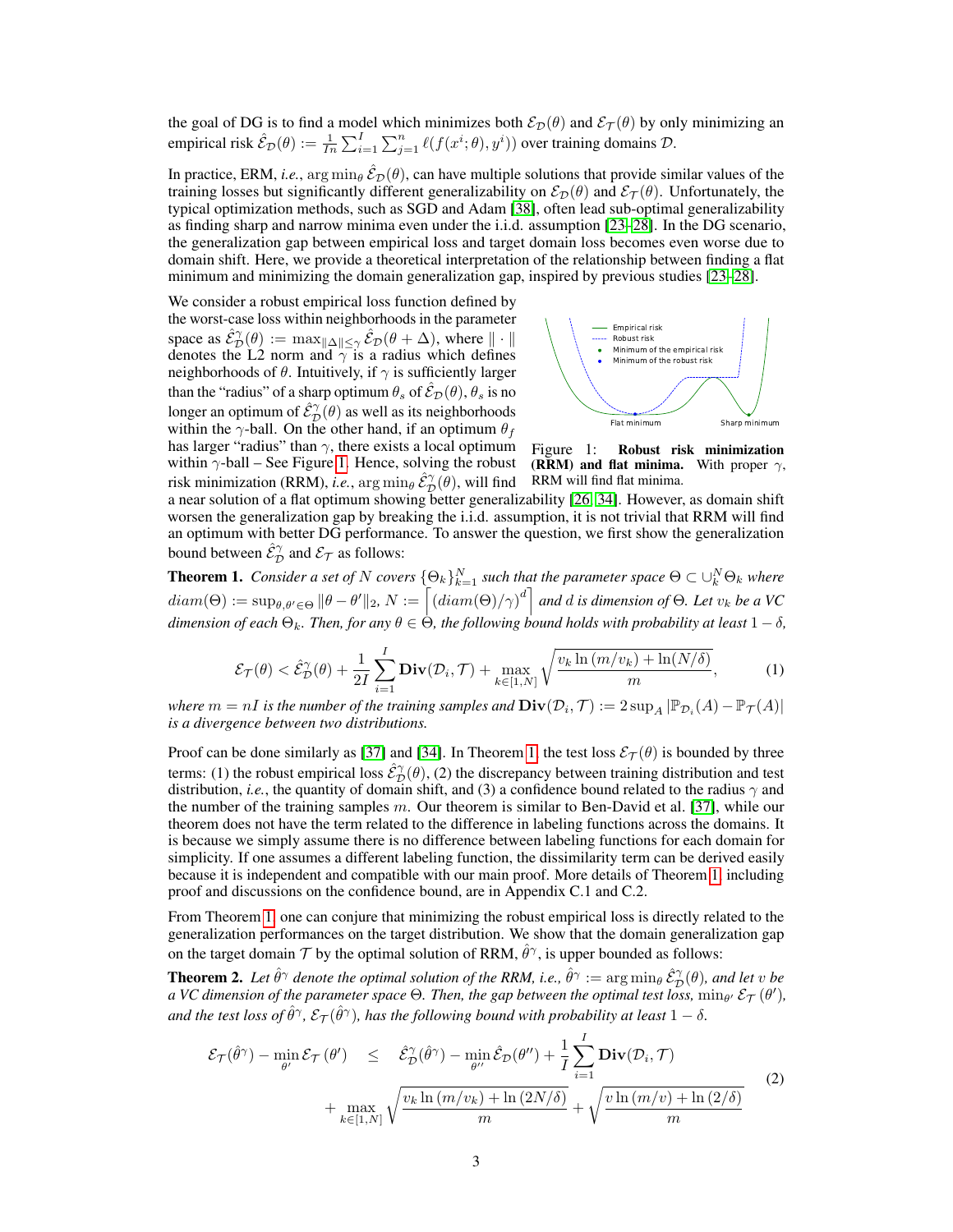<span id="page-3-0"></span>

Figure 2: Comparison between SWA and SWAD. (a) SWA collects stochastic weights for every  $K$  epochs from the pre-defined K<sup>0</sup> epochs to the final epoch. (b) Our SWAD collects stochastic weights *densely*, *i.e.*, for every iteration, to obtain sufficiently many weights. SWAD collects the weights from the start iteration  $t_s$  to the end iteration  $t_e$ , where  $t_s$  and  $t_e$  are obtained by monitoring the validation loss (*overfit-aware* scheduling).

Proof is in Appendix C.3. It implies that if we find the optimal solution of the RRM (*i.e.*,  $\hat{\theta}^{\gamma}$ ), then the generalization gap in the test domain (*i.e.*,  $\mathcal{E}_{\mathcal{T}}(\hat{\theta}^{\gamma}) - \min_{\theta'} \mathcal{E}_{\mathcal{T}}(\theta')$ ) is upper bounded by the gap between the RRM and ERM (*i.e.*,  $\hat{\mathcal{E}}_{\mathcal{D}}^{\gamma}(\hat{\theta}^{\gamma}) - \min_{\theta''} \hat{\mathcal{E}}_{\mathcal{D}}(\theta'')$ ). Other terms in Theorem [2](#page-2-2) are the discrepancy between the train domains  $\mathcal D$  and the target domain  $\mathcal T$ , and the confidence bounds caused by sample means. We remark that if we choose a proper  $\gamma$ , the optimal solution of the RRM will find a point near a flat optimum of ERM as shown in Figure [1.](#page-2-0) Hence, Theorem [2](#page-2-2) and the intuition from Figure [1](#page-2-0) imply that seeking a flat minimum of ERM will lead to a better domain generalization gap.

# 3 SWAD: Domain Generalization by Seeking Flat Minima

We have shown that flat minima will bring a better domain generalization. In this section, we propose Stochastic Weight Averaging Densely (SWAD) algorithm, and provide empirical quantitative and qualitative analyses on SWAD and flatness to understand why SWAD works better than ERM.

#### 3.1 A baseline method: stochastic weight averaging

Since the importance of flatness in loss landscapes has emerged [\[23](#page-11-10)[–28\]](#page-11-12), several methods have been proposed to find flat minima [\[25,](#page-11-13) [26,](#page-11-11) [39\]](#page-12-4). We select stochastic weight averaging (SWA) [\[25\]](#page-11-13) as a baseline, which finds flat minima by a weight ensemble approach. More specifically, SWA updates a pretrained model (namely, a model trained with sufficiently enough training epochs,  $K_0$ ) with a cyclical [\[40\]](#page-12-5) or high constant learning rate scheduling. SWA gathers model parameters for every  $K$  epochs during the update and averages them for the model ensemble. SWA finds an ensembled solution of different local optima found by a sufficiently large learning rate to escape a local minimum. Izmailov et al. [\[25\]](#page-11-13) empirically showed that SWA finds flatter minima than ERM. We also considered sharpness-aware minimization (SAM) [\[26\]](#page-11-11), which is another popular flatness-aware solver, but SWA finds flatter minima than SAM (See Figure [3\)](#page-4-0). We illustrate an overview of SWA in Figure [2a.](#page-3-0)

#### 3.2 Dense and overfit-aware stochastic weight sampling strategy

Despite its advantages, directly applying SWA to DG task has two problems. First, SWA averages a few weights (usually less than ten) by sampling weights for every  $K$  epochs, results in an inaccurate approximation of flat minima on a high-dimensional parameter space (*e.g.*, 23M for ResNet-50 [\[41\]](#page-12-6)). Furthermore, a common DG benchmark protocol uses relatively small training epochs (*e.g.*, Gulrajani and Lopez-Paz [\[22\]](#page-11-9) trained with less than two epochs for DomainNet benchmark), resulting in insufficient stochastic weights for SWA. From this motivation, we propose a *"dense"* sampling strategy for gathering sufficiently enough stochastic weights.

In addition, widely used DG datasets, such as PACS ( $\approx 10K$  images, 7 classes) and VLCS ( $\approx 11K$ images, 5 classes), are relatively smaller than large-scale datasets, such as ImageNet [\[42\]](#page-12-7) ( $\approx 1.2M$ images, 1K classes). In this case, we observe that a simple ERM approach is rapidly reached to a local optimum only within a few epochs, and easily suffers from the overfitting issue, *i.e.*, the validation loss is increased after a few training epochs. It implies that directly applying the vanilla SWA will suffer from the overfitting issue by averaging sub-optimal solutions (*i.e.*, overfitted parameters). Hence, we need an *"overfit-aware"* sampling scheduling to omit the sub-optimal solutions for SWA.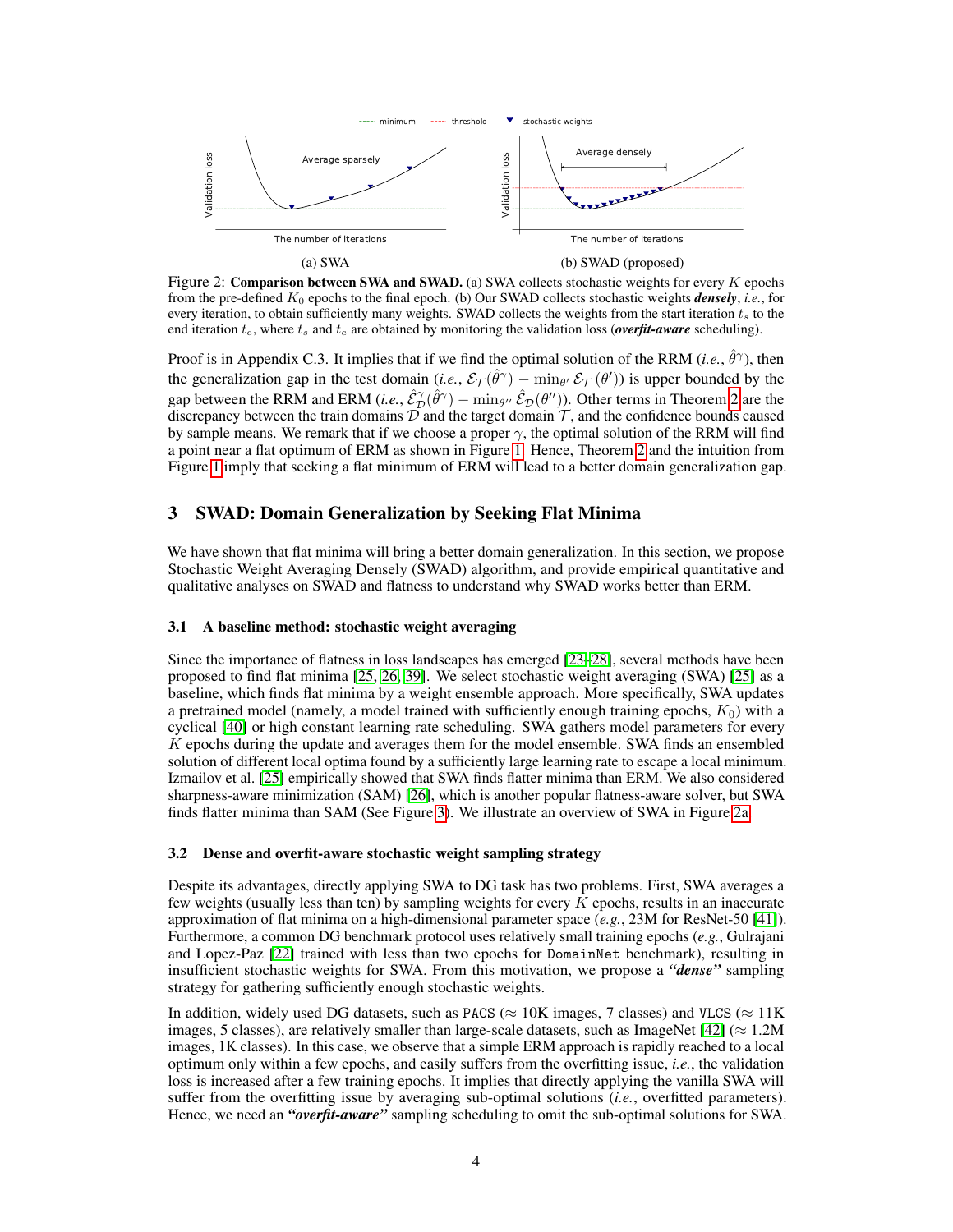<span id="page-4-0"></span>

Figure 3: Local flatness comparisons. We plot the local flatness via loss gap, *i.e.*,  $\mathcal{F}_{\gamma}(\theta)$  =  $\mathbb{E}_{\|\theta'\|=\|\theta\|+\gamma}[\mathcal{E}(\theta')-\mathcal{E}(\theta)]$ , of ERM, SAM, SWA, and SWAD by varying radius  $\gamma$  on different domains of PACS dataset. For each figure, Y-axis indicates the flatness  $\mathcal{F}_{\gamma}(\theta)$  and X-axis indicates the radius  $\gamma$ . We measure the train flatness  $\mathcal{F}^{\mathcal{D}}_{\gamma}(\theta)$  on seen domains and the test flatness  $\mathcal{F}^{\mathcal{T}}_{\gamma}(\theta)$  on unseen domain. Each point is computed by Monte-Carlo approximation with 100 random samples. This comparisons show SWAD finds flatter minima than not only ERM but also SAM and SWA.

The main idea of Stochastic Weight Averaging Densely (SWAD) is a dense and overfit-aware stochastic weight gathering strategy. First, instead of collecting weights for every K epochs, SWAD collects weights for every iteration. This dense sampling strategy easily collects sufficiently many weights than the sparse one. We also employ overfit-aware sampling scheduling by considering traces of the validation loss. Instead of sampling weights from  $K_0$  pretraining epochs to the final epoch, we search the start iteration (when the validation loss achieves a local optimum for the first time) and the end iteration (when the validation loss is no longer decreased, but keep increasing). More specifically, we introduce three parameters: an optimum patient parameter  $N<sub>s</sub>$ , an overfitting patient parameter  $N_e$ , and the tolerance rate r for searching the start iteration  $t_s$  and the end iteration  $t_e$ . First, we search  $t_s$  which satisfies  $\min_{i \in [0,\dots,N_s-1]} \mathcal{E}_{val}^{(t_s+i)} = \mathcal{E}_{val}^{(t_s)}$ , where  $\mathcal{E}_{val}^{(i)}$  denotes the validation loss at iteration *i*. Simply,  $t_s$  is the first iteration where the loss value is no longer decreased during  $N_s$ iterations. Then, we find  $t_e$  satisfying  $\min_{i \in [0,1,...,N_e-1]} \mathcal{E}_{val}^{(t_e+i)} > r \mathcal{E}_{val}^{(t_s)}$ . In other words,  $t_e$  is the first iteration where the validation loss values exceed the tolerance  $r$  during  $N_e$  iterations.

We illustrate the overview of SWAD and the comparison of SWAD to SWA in Figure [2.](#page-3-0) Detailed pseudo code is provided in Appendix B.4. We compare SWAD with other possible SWA strategies in [§4.3](#page-8-0) and show that our design choice works better for DG tasks.

#### 3.3 Empirical analysis of SWAD and flatness

Here, we analyze solutions found by SWAD in terms of flatness. We first verify that the SWAD solution is flatter than those of ERM, SWA, and SAM. Our loss surface visualization shows that the SWAD solution is located on the center of the flat region, while ERM finds a boundary solution. Finally, we show that the sharp boundary solutions by ERM are not generalized well, resulting in sensitivity to the model selection. All following empirical analyses are conducted on PACS dataset, validating by all four domains (art painting, cartoon, photo, and sketch).

**Local flatness anaylsis.** To begin with, we quantify the local flatness of a model parameter  $\theta$  by assuming that flat minima will have smaller changes of loss value within its neighborhoods than sharp minima. For the given model parameter  $\theta$ , we compute the expected loss value changes between  $\theta$  and parameters on the sphere surrounding  $\theta$  with radius  $\gamma$ , *i.e.*,  $\dot{\mathcal{F}}_{\gamma}(\theta) = \mathbb{E}_{\|\theta'\|=\|\theta\|+\gamma}[\mathcal{E}(\theta')-\mathcal{E}(\theta)].$  In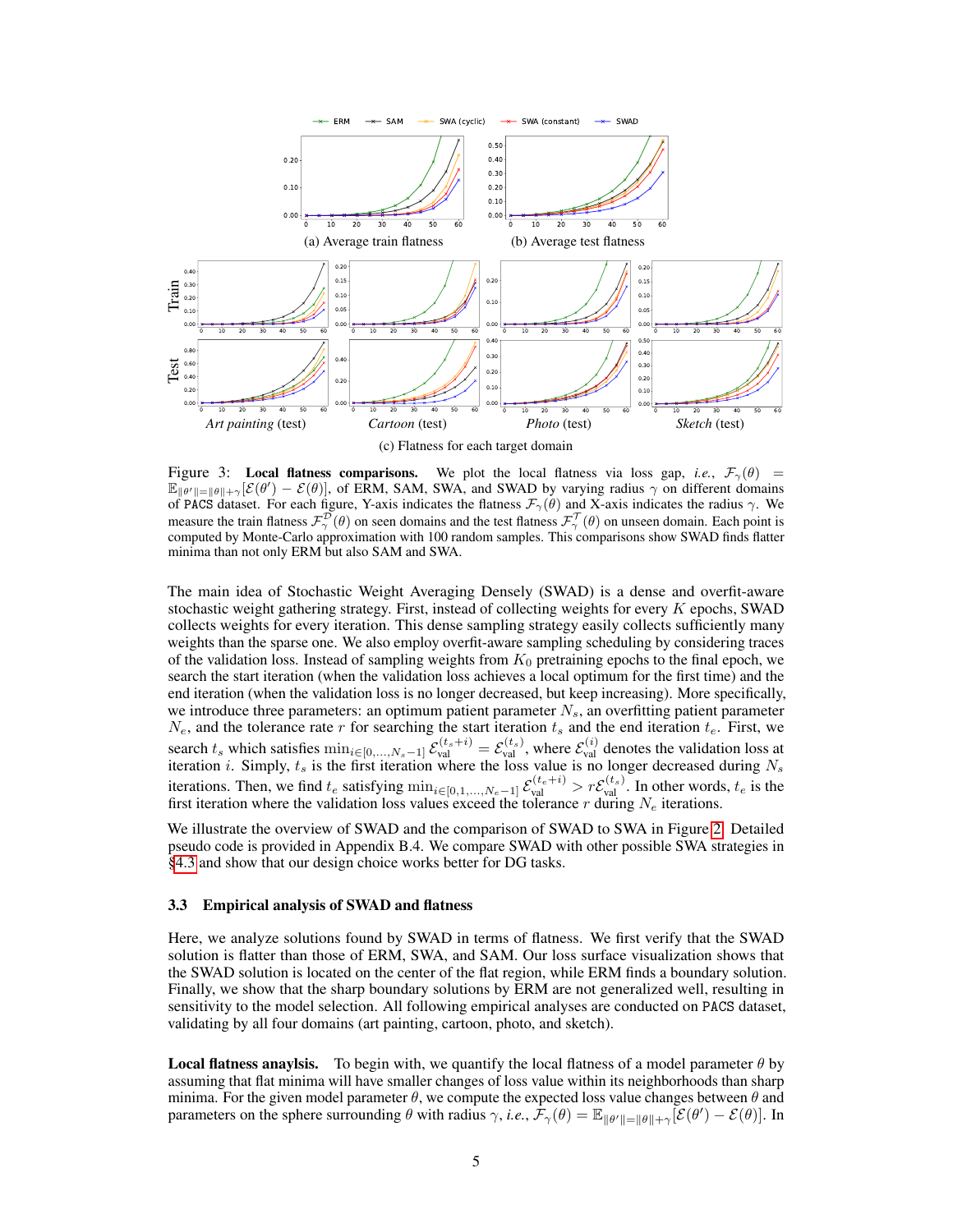<span id="page-5-2"></span>

Figure 4: Loss surfaces on model parameters in PACS dataset for each target domain. The three triangles indicate model weights chosen at the end of training phase with equal intervals. Each plane is defined by the three weights and losses upon the plane are visualized with contours. The center cross mark is averaged point of the three weights. The first and second rows show the averaged training loss and the test loss surfaces, respectively.

<span id="page-5-3"></span>

Figure 5: Validation accuracies for in-domains. The X- and Y-axis indicate the training iterations and accuracy, respectively, about the validation domains (legend) and the test domain (caption). The vertical dot lines represent start and end iterations,  $t_s$  and  $t_e$ , identified by the overfit-aware sampling strategy of SWAD.

practice,  $\mathcal{F}_{\gamma}(\theta)$  is approximated by Monte-Carlo sampling with 100 samples. Note that the proposed local flatness  $\mathcal{F}_{\gamma}(\theta)$  is computationally efficient than measuring curvature using the Hessian-based quantities. Also,  $\mathcal{F}_{\gamma}(\theta)$  has an unbiased finite sample estimator, while the worst-case loss value, *i.e.*,  $\max_{\|\theta'\|=\|\theta\|+\gamma}[\mathcal{E}(\theta')-\mathcal{E}(\theta)]$  has no unbiased finite sample estimator.

In Figure [3,](#page-4-0) we compare  $\mathcal{F}_{\gamma}(\theta)$  of ERM, SAM, SWA with cyclic learning rate, SWA with constant learning rate, and SWAD by varying radius  $\gamma$ . SAM and SWA find the solutions with lower local flatness than ERM on average. SWAD finds the most flat minimum in every experiment.

Loss surface visualization. We visualize the loss landscapes by choosing three model weights on the optimization trajectory  $(\theta_1, \theta_2, \theta_3)^2$  $(\theta_1, \theta_2, \theta_3)^2$  $(\theta_1, \theta_2, \theta_3)^2$ , and computing the loss values by linear combinations of  $\theta_1, \theta_2, \theta_3$  $\theta_1, \theta_2, \theta_3$ <sup>3</sup> as [\[25\]](#page-11-13). More details are in Appendix B.5. In Figure [4,](#page-5-2) we observe that for all cases, ERM solutions are located at the boundary of a flat minimum of training loss, resulting in poor generalizability in test domains, that is aligned with our theoretical analysis and empirical flatness analysis. Since ERM solutions are located on the boundary of a flat loss surface, we observe that ERM solutions are very sensitive to model selection. In Figure [5,](#page-5-3) we illustrate the validation accuracies for each train-test domain combination of PACS by ERM, over training iterations (one epoch is equivalent to 83 iterations). We first observe that ERM rapidly reaches the best accuracy within only a few training epochs, namely less than 6 epochs. Furthermore, the ERM validation accuracies fluctuate a lot, and the final performance is very sensitive to the model selection criterion.

On the other hand, we observe that SWA solutions are located on the center of the training loss surfaces as well as of the test loss surfaces (Figure [4\)](#page-5-2). Also, our overfit-aware stochastic weight gathering strategy (denoted as the vertical dot lines in Figure [5\)](#page-5-3) prevents the ensembled weight from overfitting and makes SWAD model selection-free.

.

<span id="page-5-0"></span><sup>&</sup>lt;sup>2</sup>We choose weights at iteration 2500, 3500, 4500 during the training.

<span id="page-5-1"></span><sup>&</sup>lt;sup>3</sup>Each point is defined by two axes u and v computed by  $u = \theta_2 - \theta_1$  and  $v = \frac{(\theta_3 - \theta_1) - (\theta_3 - \theta_1, \theta_2 - \theta_1)}{\|\theta_2 - \theta_1\|^2 \cdot (\theta_2 - \theta_1)}$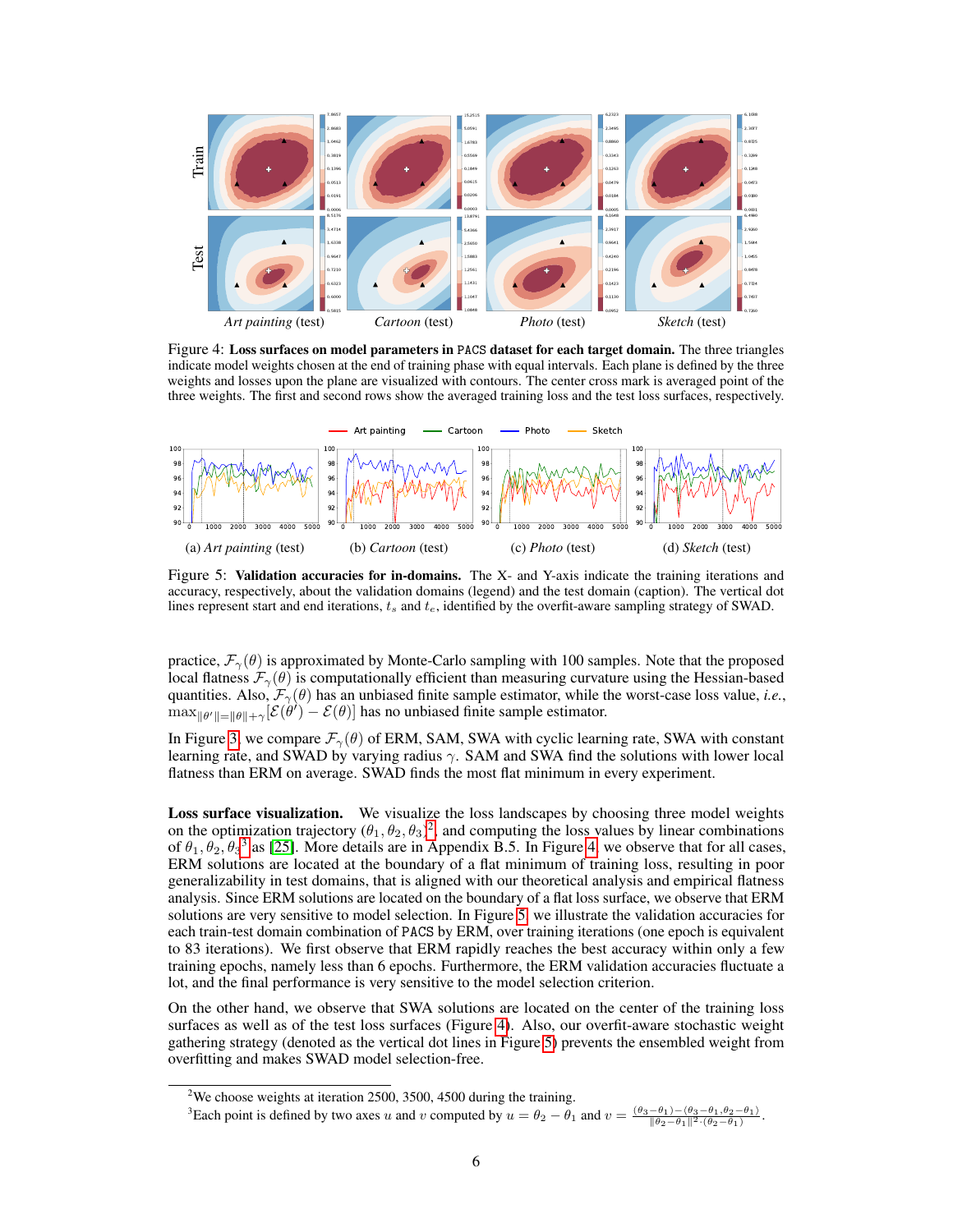<span id="page-6-0"></span>Table 2: Comparison with domain generalization methods and SWAD. Out-of-domain accuracies on five domain generalization benchmarks are shown. We highlight the **best results** and the second best results. Note that ERM (reproduced), Mixstyle are reproduced numbers, and other numbers are from the original literature and Gulrajani and Lopez-Paz [\[22\]](#page-11-9) (denoted with †). Our experiments are repeated three times.

| <b>Algorithm</b>                         | PACS                | <b>VLCS</b>         | OfficeHome          | TerraInc            | DomainNet           | Avg. |
|------------------------------------------|---------------------|---------------------|---------------------|---------------------|---------------------|------|
| <b>MASF</b> [14]                         | 82.7                |                     |                     |                     |                     |      |
| <b>DMG</b> [33]                          | 83.4                |                     |                     |                     | 43.6                |      |
| MetaReg <sup>[15]</sup>                  | 83.6                |                     |                     |                     | 43.6                |      |
| ER $[12]$                                | 85.3                |                     |                     |                     |                     |      |
| pAdaIN [47]                              | 85.4                |                     |                     |                     |                     |      |
| EISNet [48]                              | 85.8                |                     |                     |                     |                     |      |
| <b>DSON</b> [30]                         | 86.6                |                     |                     |                     |                     |      |
| ERM <sup>†</sup> [29]                    | 85.5                | 77.5                | 66.5                | 46.1                | 40.9                | 63.3 |
| ERM (reproduced)                         | 84.2                | 77.3                | 67.6                | 47.8                | 44.0                | 64.2 |
| IRM <sup>†</sup> [20]                    | 83.5                | 78.6                | 64.3                | 47.6                | 33.9                | 61.6 |
| GroupDRO $\dagger$ [49]                  | 84.4                | 76.7                | 66.0                | 43.2                | 33.3                | 60.7 |
| I-Mixup <sup>†</sup> [50–52]             | 84.6                | 77.4                | 68.1                | 47.9                | 39.2                | 63.4 |
| $MLDG^{\dagger}$ [13]                    | 84.9                | 77.2                | 66.8                | 47.8                | 41.2                | 63.6 |
| CORAL <sup>†</sup> [31]                  | 86.2                | 78.8                | 68.7                | 47.7                | 41.5                | 64.5 |
| MMD <sup>†</sup> [53]                    | 84.7                | 77.5                | 66.4                | 42.2                | 23.4                | 58.8 |
| DANN <sup>†</sup> [9]                    | 83.7                | 78.6                | 65.9                | 46.7                | 38.3                | 62.6 |
| CDANN <sup>†</sup> [10]                  | 82.6                | 77.5                | 65.7                | 45.8                | 38.3                | 62.0 |
| $MTL^{\dagger}$ [54]                     | 84.6                | 77.2                | 66.4                | 45.6                | 40.6                | 62.9 |
| SagNet <sup>†</sup> [32]                 | 86.3                | 77.8                | 68.1                | 48.6                | 40.3                | 64.2 |
| ARM <sup><math>\dagger</math></sup> [16] | 85.1                | 77.6                | 64.8                | 45.5                | 35.5                | 61.7 |
| $VREx^{\dagger}$ [21]                    | 84.9                | 78.3                | 66.4                | 46.4                | 33.6                | 61.9 |
| $RSC^{\dagger}$ [55]                     | 85.2                | 77.1                | 65.5                | 46.6                | 38.9                | 62.7 |
| Mixstyle [17]                            | 85.2                | 77.9                | 60.4                | 44.0                | 34.0                | 60.3 |
| SWAD (ours)                              | 88.1<br>$(\pm 0.1)$ | 79.1<br>$(\pm 0.1)$ | 70.6<br>$(\pm 0.2)$ | 50.0<br>$(\pm 0.3)$ | 46.5<br>$(\pm 0.1)$ | 66.9 |

# 4 Experiments

#### 4.1 Evaluation protocols

Dataset and optimization protocol. Following Gulrajani and Lopez-Paz [\[22\]](#page-11-9), we exhaustively evaluate our method and comparison methods on various benchmarks: PACS [\[7\]](#page-10-6) (9,991 images, 7 classes, and 4 domains), VLCS [\[43\]](#page-12-13) (10,729 images, 5 classes, and 4 domains), OfficeHome [\[44\]](#page-12-14) (15,588 images, 65 classes, and 4 domains), TerraIncognita [\[45\]](#page-12-15) (24,788 images, 10 classes, and 4 domains), and DomainNet [\[46\]](#page-12-16) (586,575 images, 345 classes, and 6 domains).

For a fair comparison, we follow training and evaluation protocol by Gulrajani and Lopez-Paz [\[22\]](#page-11-9), including the dataset splits, hyperparameter (HP) search and model selection (while SWAD does not need it) on the validation set, and optimizer HP, except the HP search space and the number of iterations for DomainNet. We use a reduced HP search space to reduce the computational costs. We also tripled the number of iterations for DomainNet from 5,000 to 15,000 because we observe that 5,000 is not sufficient to convergence. We re-evaluate ERM with 15,000 iterations, and observe 3.1pp average performance improvement  $(40.9\% \rightarrow 44.0\%)$  in DomainNet. For training, we choose a domain as the target domain and use the remaining domains as the training domain where 20% samples are used for validation and model selection. ImageNet [\[42\]](#page-12-7) trained ResNet-50 [\[41\]](#page-12-6) is employed as the initial weight, and optimized by Adam [\[38\]](#page-12-3) optimizer with a learning rate of 5e-5. We construct a mini-batch containing all domains where each domain has 32 images. We set SWAD HPs  $N_s$  to 3,  $N_e$  to 6, and r to 1.2 for VLCS and 1.3 for the others by HP search on the validation sets. Additional implementation details, such as other HPs, are given in Appendix B.

Evaluation metrics. We report out-of-domain accuracies for each domain and their average, *i.e.*, a model is trained and validated on training domains and evaluated on the unseen target domain. Each out-of-domain performance is an average of three different runs with different train-validation splits.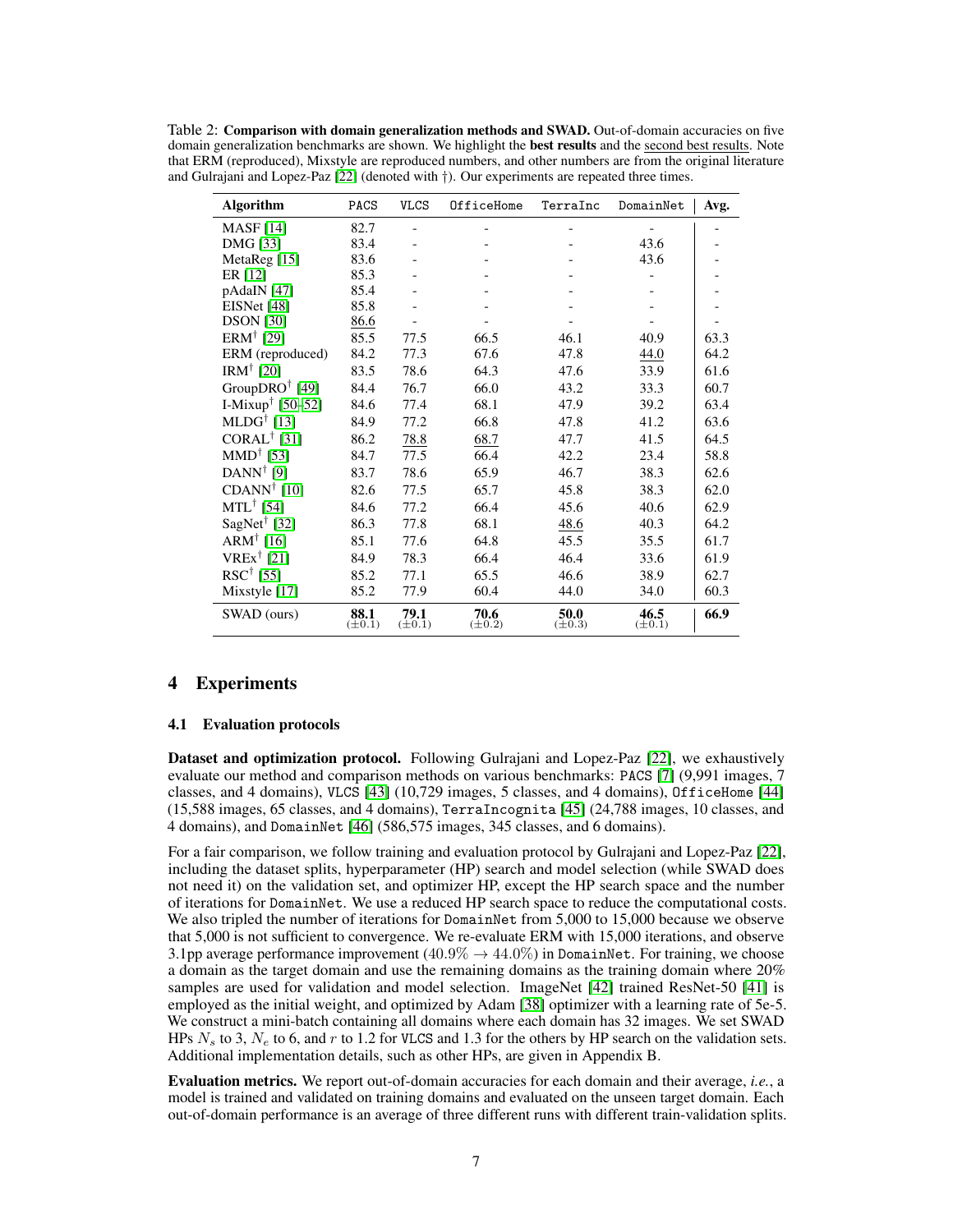#### 4.2 Main results

Comparison with domain generalization methods. We report the full out-of-domain performances on five DG benchmarks in Table [2.](#page-6-0) The full tables including outof-domain accuracies for each domain are in Appendix E. In all experiments, our SWAD achieves significant performance gain against ERM as well as the previous best results:  $+2.6$ pp in PACS,  $+0.3$ pp in VLCS,  $+1.4$ pp in TerraIncognita, +1.9pp in OfficeHome, and +2.9pp in DomainNet comparing to the previous best results. We observe that SWAD provides two practical advantages comparing to previous methods. First, SWAD does not need any modification on training objectives or model architecture, *i.e.*, it is universally applicable to any other methods. As an example, we show that SWAD actually improves the performances of other DG methods, such as CORAL [\[31\]](#page-11-2) in Table [4.](#page-7-1) Moreover, as we discussed before, SWAD is free to the model selection,

<span id="page-7-0"></span>Table 3: Comparison between generalization methods on PACS. The scores are averaged over all settings using different target domains. ( $\uparrow$ ) and  $(\downarrow)$  indicate statistically significant improvement and degradation from ERM.

|              | Out-of-domain In-domain  |                                |
|--------------|--------------------------|--------------------------------|
| <b>ERM</b>   | $85.3 \pm 0.4$           | $96.6 \pm 0.0$                 |
| <b>EMA</b>   | $85.5 \pm 0.4(-)$        | 97.0±0.1( $\uparrow$ )         |
| <b>SAM</b>   | $85.5 \pm 0.1(-)$        | 97.4 $\pm$ 0.1( $\uparrow$ )   |
| Mixup        | $84.8 \pm 0.3(-)$        | 97.3±0.1( $\uparrow$ )         |
| CutMix       | $83.8\pm0.4(\downarrow)$ | 97.6 $\pm$ 0.1(†)              |
| <b>VAT</b>   | $85.4 \pm 0.6(-)$        | $96.9 \pm 0.2($ <sup>*</sup> ) |
| $\Pi$ -model | $83.5\pm0.5(\downarrow)$ | $96.8 \pm 0.2($                |
| <b>SWA</b>   | 85.9 $\pm$ 0.1(†)        | 97.1 $\pm$ 0.1( $\uparrow$ )   |
| <b>SWAD</b>  | 87.1 $\pm$ 0.2(†)        | 97.7 $\pm$ 0.1( $\uparrow$ )   |

resulting in stable performances (*i.e.*, small standard errors) on various benchmarks. Note that we only compare results with ResNet-50 backbone for a fair comparison. We describe the implementation details of each comparison method and the hyperparameter search protocol in Appendix B.

Comparison with conventional generalization methods. We also compare SWAD with other conventional generalization methods to show that the remarkable domain generalization gaps by SWAD is not achieved by better generalization, but by seeking flat minima. The comparison methods include flatness-aware optimization methods, such as SAM [\[26\]](#page-11-11), ensemble methods, such as EMA [\[56\]](#page-13-3), data augmentation methods, such as Mixup [\[35\]](#page-12-0) and CutMix [\[36\]](#page-12-1), and consistency regularization methods, such as VAT [\[57\]](#page-13-4) and Π-model [\[58\]](#page-13-5). We also split in-domain datasets into training (60%), validation (20%), and test (20%) splits, while no in-domain test set used for Table [2.](#page-6-0) Every experiment is repeated three times.

The results are shown in Table [3.](#page-7-0) We observe that all conventional methods helps in-domain generalization, *i.e.*, performing better than ERM on in-domain test set. However, their out-of-domain performances are similar to or even worse than ERM. For example, CutMix and Π-model improve in-domain performances by 1.0pp and 0.2pp but degrade out-of-domain performances by 1.5pp and 1.8pp. SAM, another method for seeking flat minima, slightly increases both in-domain and out-of-domain performances but the out-of-domain performance is not statistically significant. We will discuss performances of SAM in other benchmarks later. In contrast, the vanilla SWA and our SWAD significantly improve both in-domain and out-of-domain performances. SWAD improves the performances by SWA with statistically significantly gaps: 1.2pp on the out-of-domain and 0.6pp on the in-domain. Further comparison between SWA and SWAD is provided in [§4.3.](#page-8-0)

<span id="page-7-1"></span>Table 4: Combination of SWAD and other methods. The scores are averaged over every target domain case. The performances of ERM, CORAL, and SAM are optimized by HP searches of DomainBed. In contrast, for the SWAD combination cases, CORAL and SAM use default HPs without additional HP search. We additionally compare SWAD to SWA<sub>w/const</sub>. Note that ERM + SWAD is same as "SWAD" in Table [2.](#page-6-0)

|                    | PACS           | <b>VLCS</b>  | OfficeHome     | TerraInc       | DomainNet      | Avg. $(\Delta)$ |
|--------------------|----------------|--------------|----------------|----------------|----------------|-----------------|
| <b>ERM</b>         | $85.5 \pm 0.2$ | $77.5 + 0.4$ | $66.5 \pm 0.3$ | $46.1 + 1.8$   | $40.9 \pm 0.1$ | 63.3            |
| $ERM + SWAw/const$ | $86.9 \pm 0.2$ | $76.6 + 0.1$ | $69.3 \pm 0.3$ | $49.2 + 1.2$   | $45.9 \pm 0.0$ | $65.6 (+2.3)$   |
| $ERM + SWAD$       | $88.1 \pm 0.1$ | $79.1 + 0.1$ | $70.6 + 0.2$   | $50.0 \pm 0.3$ | $46.5 \pm 0.1$ | $66.9 (+3.6)$   |
| CORAL.             | $86.2 \pm 0.3$ | $78.8 + 0.6$ | $68.7 \pm 0.3$ | $47.6 + 1.0$   | $41.5 \pm 0.1$ | 64.5            |
| CORAL + SWAD       | $88.3 \pm 0.1$ | $78.9 + 0.1$ | $71.3 + 0.1$   | $51.0 \pm 0.1$ | $46.8 \pm 0.0$ | $67.3 (+2.8)$   |
| <b>SAM</b>         | $85.8 \pm 0.2$ | $79.4 + 0.1$ | $69.6 \pm 0.1$ | $43.3 \pm 0.7$ | $44.3 \pm 0.0$ | 64.5            |
| $SAM + SWAD$       | $87.1 + 0.2$   | $78.5 + 0.2$ | $69.9 + 0.1$   | $45.3 + 0.9$   | $46.5 \pm 0.1$ | $65.5 (+1.0)$   |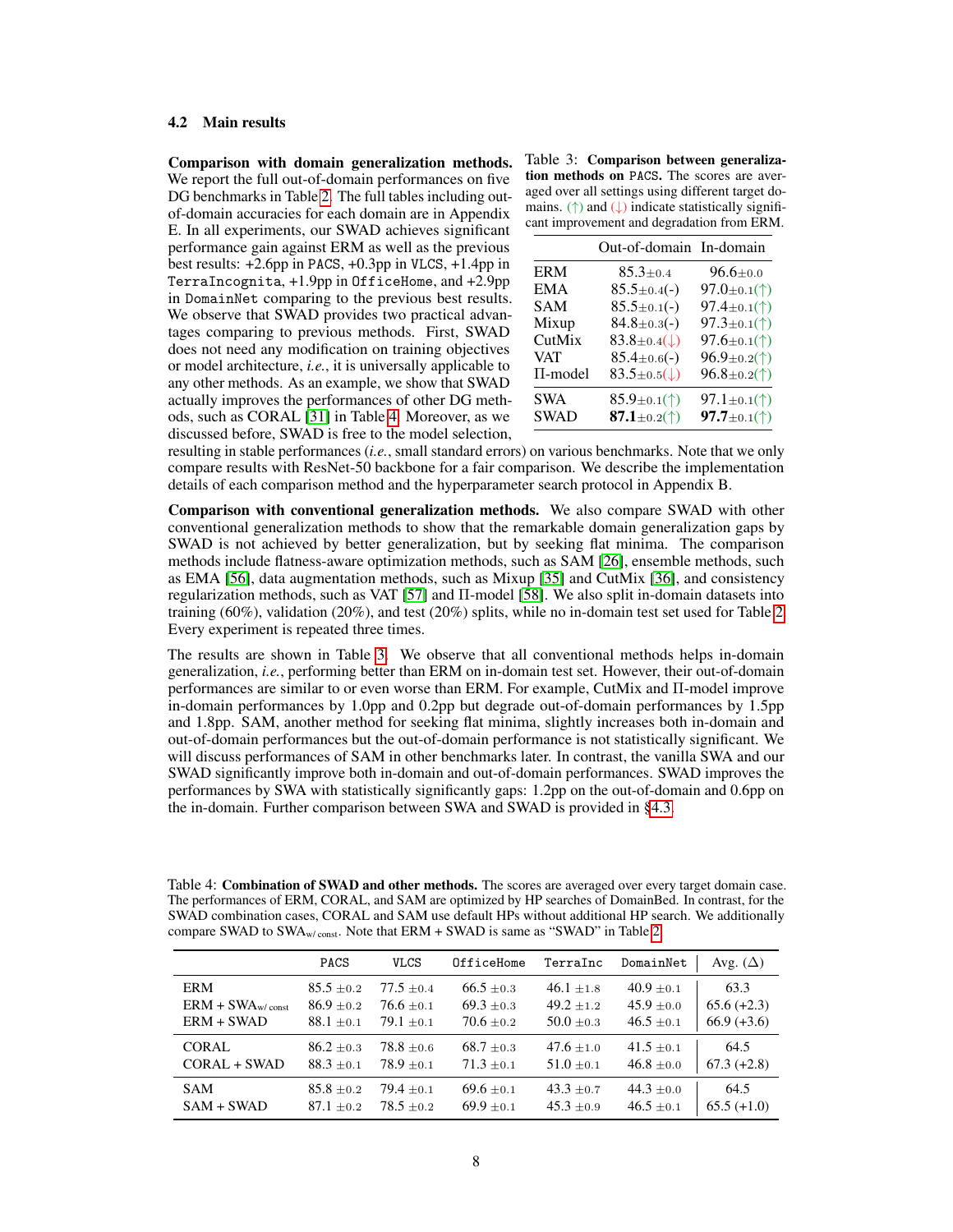Combinations with other methods. Since SWAD does not require any modification on training procedures and model architectures, SWAD is universally applicable to any other methods. Here, we combine SWAD with ERM, CORAL [\[31\]](#page-11-2), and SAM [\[26\]](#page-11-11). Results are shown in Table [4.](#page-7-1) Both CORAL and SAM solely show better performances than ERM with +1.2pp average out-of-domain accuracy gap. Note that SAM is not a DG method but a sharpness-aware optimization method to find flat minima. It supports our theoretical motivation: DG can be achieved by seeking flat minima.

By applying SWAD on the baselines, the performances are consistently improved by 3.6pp on ERM, 2.8pp on CORAL, and 1.0pp on SAM. Interestingly, CORAL + SWAD show the best performances with both incorporating different advantages of utilizing domain labels and seeking flat minima. We also observe that SAM + SWAD shows worse performance than ERM + SWAD, while SAM performs better than ERM. We conjecture that it is because the objective control by SAM restricts the model parameter diversity durinig training, reducing the diversity for SWA ensemble. However, applying SWAD on SAM still leads to better performances than the sole SAM. The results demonstrate that the application of SWAD on other baselines is a simple yet effective method for DG.

#### <span id="page-8-0"></span>4.3 Ablation study

<span id="page-8-1"></span>Table 5: Ablation studies of the stochastic weights selection strategies on PACS and VLCS. In the configuration, " $t_s$ ", " $t_e$ ", "lr", and "interval" indicate start and end iterations of sampling, a learning rate schedule, and a stochastic weight sampling interval, respectively. "Opt" and "Overfit" indicate the start and end iterations identified by our overfit-aware sampling strategy, and "Val" means the start and end iterations whose averaging shows the best accuracy on the validation set. "Cyclic" and "Const" represent cyclic and constant learning rate schedules. All experiments are repeated three times.

|                                | Configuration |                   |        | Out-of-domain |      |             | In-domain |      |                                                                                     |      |
|--------------------------------|---------------|-------------------|--------|---------------|------|-------------|-----------|------|-------------------------------------------------------------------------------------|------|
|                                | $t_{s}$       | $t_{e}$           | -lr    | interval      | PACS | <b>VLCS</b> | Avg.      | PACS | <b>VLCS</b>                                                                         | Avg. |
| $\text{SWA}_{\text{w/cyclic}}$ | 4000          | 5000              | Cyclic | 100           |      |             |           |      | $85.9 \pm 0.1$ 76.6 $\pm 0.1$ 81.2 97.1 $\pm 0.1$ 85.0 $\pm 0.2$ 91.0               |      |
| $\text{SWA}_{\text{w/const}}$  | 4000          | 5000              | Const  | 100           |      |             |           |      | $86.5 \pm 0.3$ 76.7 $\pm 0.2$ 81.6 97.3 $\pm 0.1$ 85.0 $\pm 0.2$ 91.1               |      |
| $SWADw/o$ Dense                |               | Opt Overfit Const |        | 100           |      |             |           |      | $86.5 \pm 0.4$ 78.0 $\pm 0.7$ 82.2 97.6 $\pm 0.1$ 85.8 $\pm 0.4$ 91.7               |      |
| $SWADw/o$ Opt-Overfit          | 4000          | 5000              | Const  | 1             |      |             |           |      | $86.6 \pm 0.6$ 76.9 $\pm 0.3$ $81.7$ 97.5 $\pm 0.1$ $85.2 \pm 0.1$ 91.3             |      |
| $SWADw/o$ Overfit              | Opt           | 5000              | Const  | $\mathbf{1}$  |      |             |           |      | <b>87.1</b> $\pm$ 0.3 77.6 $\pm$ 0.1 82.4 <b>97.7</b> $\pm$ 0.1 85.8 $\pm$ 0.3 91.8 |      |
| $SWAD$ fit-on-val              | Val           | Val               | Const  | 1             |      |             |           |      | $86.2 \pm 0.2$ 78.6 $\pm 0.1$ 82.4 97.5 $\pm 0.2$ 85.8 $\pm 0.3$ 91.7               |      |
| SWAD (proposed)                | Opt           | Overfit Const     |        |               |      |             |           |      | 87.1 $\pm$ 0.2 78.9 $\pm$ 0.2 83.0 97.7 $\pm$ 0.1 86.1 $\pm$ 0.5 91.9               |      |

Table [5](#page-8-1) provides ablative studies on the starting and ending iterations for averaging, the learning rate schedule, and the sampling interval. SWA<sub>w/ cyclic</sub> (SWA in Table [3\)](#page-7-0) and SWA<sub>w/ constant</sub> are vanilla SWAs with fixed sampling positions. We also report SWAD by eliminating three factors: the dense sampling strategy, and searching the start iteration, searching the end iteration. The dense sampling strategy lets SWAD estimate a more accurate approximation of flat minima: showing 0.8pp degeneration in the average out-of-domain accuracy (SWAD<sub>w/o Dense</sub>). When we take an average from  $t_s$  to the final iteration, the out-of-domain performance degrades by 0.6pp (SWAD<sub>w/o Overfit</sub>). Similarly, a fixed scheduling without the overfit-aware scheduling only shows very marginal improvements from the vanilla SWA (SWAD<sub>W/0</sub> Opt-Overfit). We also evaluate SWAD $_{\text{fit-on-val}}$  that uses the range achieving the best performances on the validation set, but it becomes overfitted to the validation, results in lower performances than SWAD. The results demonstrate the benefits of combining "dense" and "overfit-aware" sampling strategies of SWAD.

#### 4.4 Exploring the other applications: ImageNet robustness

<span id="page-8-2"></span>Table 6: ImageNet robustness benchmarks. We show the ImageNet generalization performances on ImageNet-C, background challenge (BGC), and ImageNet-R.

| Method      | ImageNet $(\%)$ $\uparrow$ | ImageNet-C (mCE) $\downarrow$ BGC (%) $\uparrow$ |      | ImageNet-R $(\%)$ $\uparrow$ |
|-------------|----------------------------|--------------------------------------------------|------|------------------------------|
| ERM         | 76.5                       | 57.6                                             | 8.7  | 36.7                         |
| <b>SWA</b>  | 76.9                       | 56.8                                             | 10.9 | 37.5                         |
| SWAD (ours) | 77.0                       | 55.7                                             | 11.8 | 38.8                         |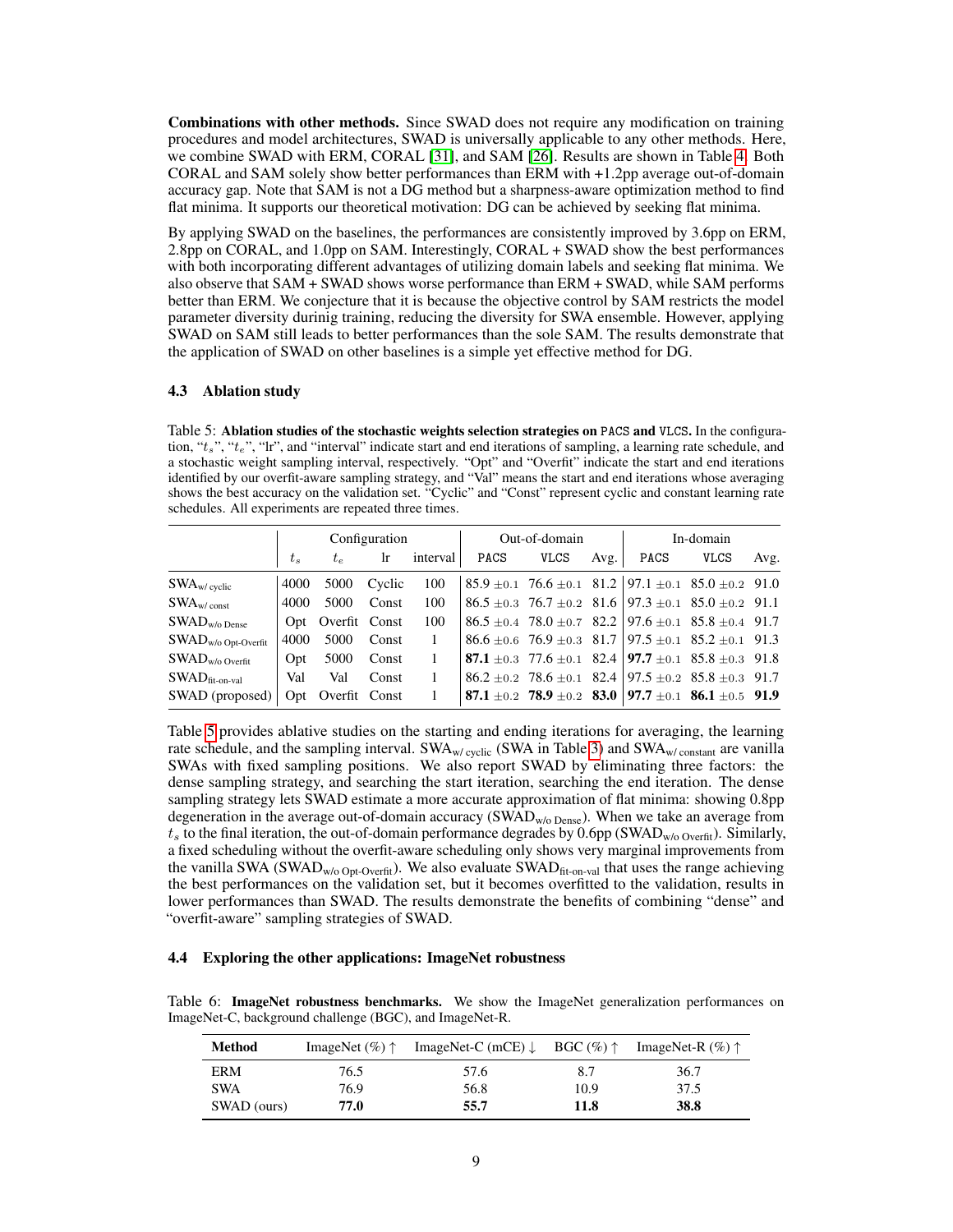Since SWAD does not rely on domain labels, it can be applied to other robustness tasks not containing domain labels. Table [6](#page-8-2) show the generalizability of SWAD on ImageNet [\[42\]](#page-12-7) and its shifted benchmarks, namely, ImageNet-C [\[59\]](#page-13-6), ImageNet-R [\[60\]](#page-13-7), and background challenge (BGC) [\[61\]](#page-13-8). SWAD consistently improves robustness performances against the ERM baseline and the SWA baseline. These results support that our method is robustly and widely applicable to improve both in-domain and out-of-domain generalizability. The detailed setup is provided in Appendix B.6.

# 5 Discussion and Limitations

Despite many benefits from SWAD, such as the significant performance improvements, model selection-free property, working plug-and-play manner for various methods, there are some potential limitations. Here, we discuss the limitations of SWAD for further improvements.

**Confidence error in Theorem [1.](#page-2-1)** While the confidence error in Theorem [1](#page-2-1) tells the effect of  $\gamma$  on generalization error bound, there exists a limitation in that the confidence error term shows improper behavior with respect to  $\gamma$  if  $\gamma$  is close to zero. The behavior we expect is that the confidence error of RRM converges to the confidence error of ERM as  $\gamma$  decreases to zero, however, the current theorem does not show such tendency since the confidence bound diverges to infinity when  $\gamma$  goes to zero. However, we would like to note that this limitation is not a drawback of RRM, but it is caused by the looseness of the union bound which is a mathematical technique used to derive the confidence error of RRM. Our RRM formulation has a similarity to previous works [\[26,](#page-11-11) [34\]](#page-11-14) and we note that the counter-intuitive behavior of the confidence bound and  $\gamma$  also appears in Foret et al. [\[26\]](#page-11-11).

**SWAD** is not a perfect flatness-aware optimization method. Note that SWAD is not a perfect and theoretically guaranteed solver for flat minima, but a heuristic approximation with empirical benefits. However, even if a better flatness-aware optimization method is proposed, our theoretical contribution still holds: showing the relationship between flat minima and DG.

SWAD does not strongly utilize domain-specific information. In Theorem [2,](#page-2-2) the domain generalization gap is bounded by three factors: flat minima, domain discrepancy, and confidence bound. Most of the existing approaches focus on domain discrepancy, reducing the difference between the source domains and the target domain by domain invariant learning [\[8](#page-10-7)[–12\]](#page-10-9). SWAD focuses on the first factor, the flat minima. While the domain labels are used to construct a mini-batch, SWAD does not strongly utilize domain-specific information. It implies that if one can consider both flatness and domain discrepancy, better domain generalization can be achievable. Table [4](#page-7-1) gives us a clue: the combination of CORAL (utilizing domain-specific information) and SWAD (seeking flat minima) shows the best performance among all comparison methods. As a future research direction, we encourage studying a method that can achieve both flat optima and small domain discrepancy.

# 6 Concluding Remarks

In this paper, we theoretically and empirically demonstrate that domain generalization (DG) is achievable by seeking flat minima. We propose SWAD that captures flatter minima than the vanilla SWA does. The extensive experiments on five DG benchmarks show superior performances of SWAD compared with existing DG methods. In addition, combinations of SWAD and existing DG methods even show better performances than the vanilla SWAD. We theoretically and empirically observe that seeking flat minima can achieve better generalizability to both in-domain and out-of-domain, while strong in-domain generalization methods without consideration of flatness, *e.g.*, Mixup or CutMix, cannot guarantee to achieve out-of-domain generalizability in both theory and practice. This study first brings the concept of flatness into DG tasks, and shows strong empirical performances not only in DG but also in ImageNet benchmarks. We hope that this study promotes a new research direction of seeking flat minima for domain generalization and other robustness tasks.

# Acknowledgement

NAVER Smart Machine Learning (NSML) [\[62\]](#page-13-9) and Kakao Brain Cloud platform have been used in experiments. This work was supported by IITP grant funded by the Korea government (MSIT) (No. 2021-0-01341, AI Graduate School Program, CAU).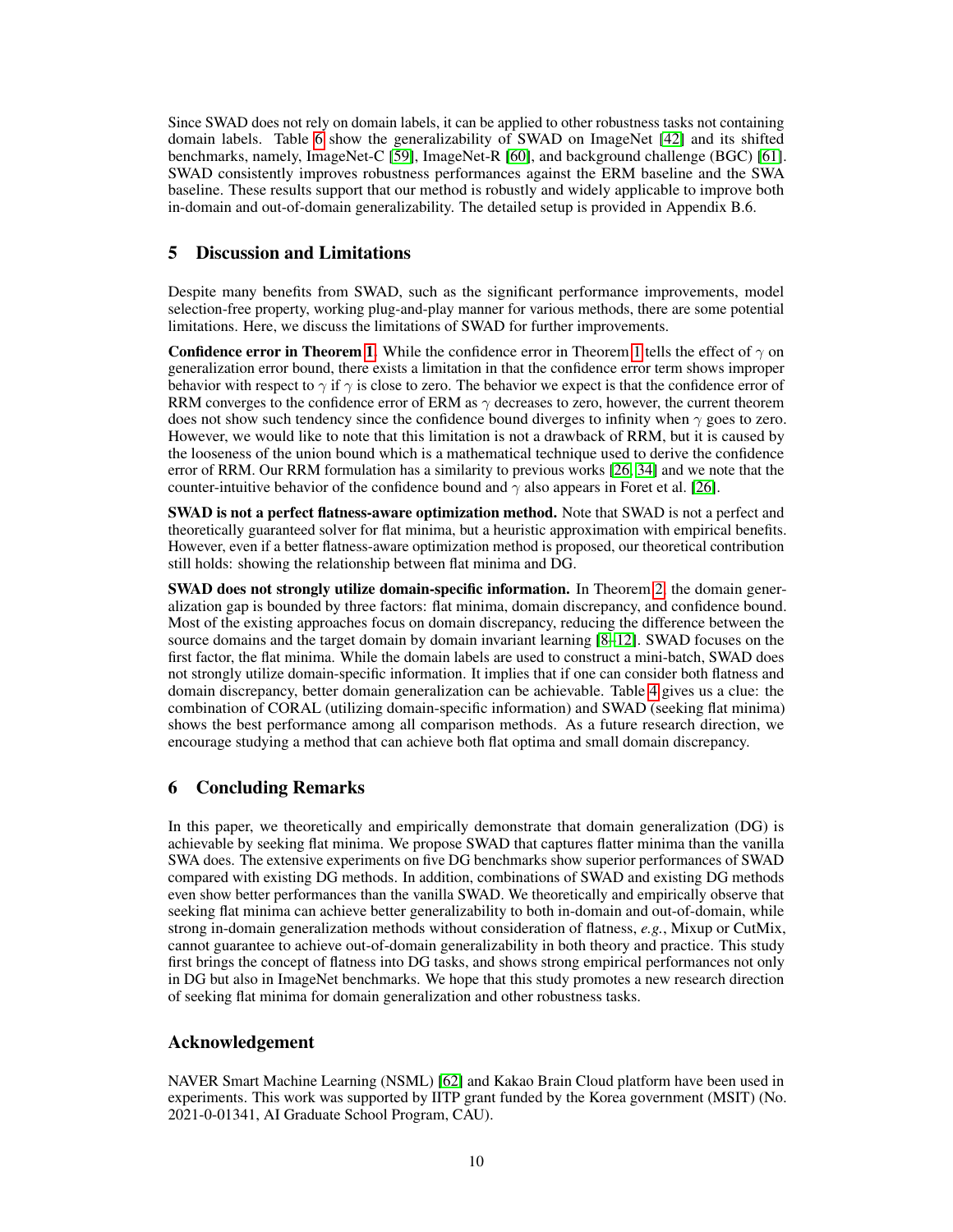### References

- <span id="page-10-0"></span>[1] Dengxin Dai and Luc Van Gool. Dark model adaptation: Semantic image segmentation from daytime to nighttime. In *2018 21st International Conference on Intelligent Transportation Systems (ITSC)*, pages 3819–3824. IEEE, 2018.
- <span id="page-10-1"></span>[2] Claudio Michaelis, Benjamin Mitzkus, Robert Geirhos, Evgenia Rusak, Oliver Bringmann, Alexander S Ecker, Matthias Bethge, and Wieland Brendel. Benchmarking robustness in object detection: Autonomous driving when winter is coming. *arXiv preprint arXiv:1907.07484*, 2019.
- <span id="page-10-2"></span>[3] Terrance de Vries, Ishan Misra, Changhan Wang, and Laurens van der Maaten. Does object recognition work for everyone? In *Proceedings of the IEEE/CVF Conference on Computer Vision and Pattern Recognition Workshops*, pages 52–59, 2019.
- <span id="page-10-3"></span>[4] Kaiyu Yang, Klint Qinami, Li Fei-Fei, Jia Deng, and Olga Russakovsky. Towards fairer datasets: Filtering and balancing the distribution of the people subtree in the imagenet hierarchy. In *Proceedings of the 2020 Conference on Fairness, Accountability, and Transparency*, pages 547–558, 2020.
- <span id="page-10-4"></span>[5] Robert Geirhos, Patricia Rubisch, Claudio Michaelis, Matthias Bethge, Felix A. Wichmann, and Wieland Brendel. Imagenet-trained cnns are biased towards texture; increasing shape bias improves accuracy and robustness. In *International Conference on Learning Representations*, 2019.
- <span id="page-10-5"></span>[6] Sara Beery, Grant Van Horn, and Pietro Perona. Recognition in terra incognita. In *Proceedings of the European Conference on Computer Vision (ECCV)*, pages 456–473, 2018.
- <span id="page-10-6"></span>[7] Da Li, Yongxin Yang, Yi-Zhe Song, and Timothy M Hospedales. Deeper, broader and artier domain generalization. In *IEEE International Conference on Computer Vision*, pages 5542– 5550, 2017.
- <span id="page-10-7"></span>[8] Krikamol Muandet, David Balduzzi, and Bernhard Schölkopf. Domain generalization via invariant feature representation. In *International Conference on Machine Learning*, pages 10–18. PMLR, 2013.
- <span id="page-10-13"></span>[9] Yaroslav Ganin, Evgeniya Ustinova, Hana Ajakan, Pascal Germain, Hugo Larochelle, François Laviolette, Mario Marchand, and Victor Lempitsky. Domain-adversarial training of neural networks. *Journal of machine learning research*, 17(1):2096–2030, 2016.
- <span id="page-10-14"></span>[10] Ya Li, Mingming Gong, Xinmei Tian, Tongliang Liu, and Dacheng Tao. Domain generalization via conditional invariant representations. In *AAAI Conference on Artificial Intelligence*, volume 32, 2018.
- [11] Hyojin Bahng, Sanghyuk Chun, Sangdoo Yun, Jaegul Choo, and Seong Joon Oh. Learning de-biased representations with biased representations. In *International Conference on Machine Learning (ICML)*, 2020.
- <span id="page-10-9"></span>[12] Shanshan Zhao, Mingming Gong, Tongliang Liu, Huan Fu, and Dacheng Tao. Domain generalization via entropy regularization. *Neural Information Processing Systems*, 33, 2020.
- <span id="page-10-10"></span>[13] Da Li, Yongxin Yang, Yi-Zhe Song, and Timothy Hospedales. Learning to generalize: Metalearning for domain generalization. In *AAAI Conference on Artificial Intelligence*, volume 32, 2018.
- <span id="page-10-12"></span>[14] Qi Dou, Daniel C Castro, Konstantinos Kamnitsas, and Ben Glocker. Domain generalization via model-agnostic learning of semantic features. *Neural Information Processing System*, 2019.
- <span id="page-10-8"></span>[15] Yogesh Balaji, Swami Sankaranarayanan, and Rama Chellappa. Metareg: Towards domain generalization using meta-regularization. *Neural Information Processing Systems*, 31:998–1008, 2018.
- <span id="page-10-11"></span>[16] Marvin Zhang, Henrik Marklund, Abhishek Gupta, Sergey Levine, and Chelsea Finn. Adaptive risk minimization: A meta-learning approach for tackling group shift. *arXiv preprint arXiv:2007.02931*, 2020.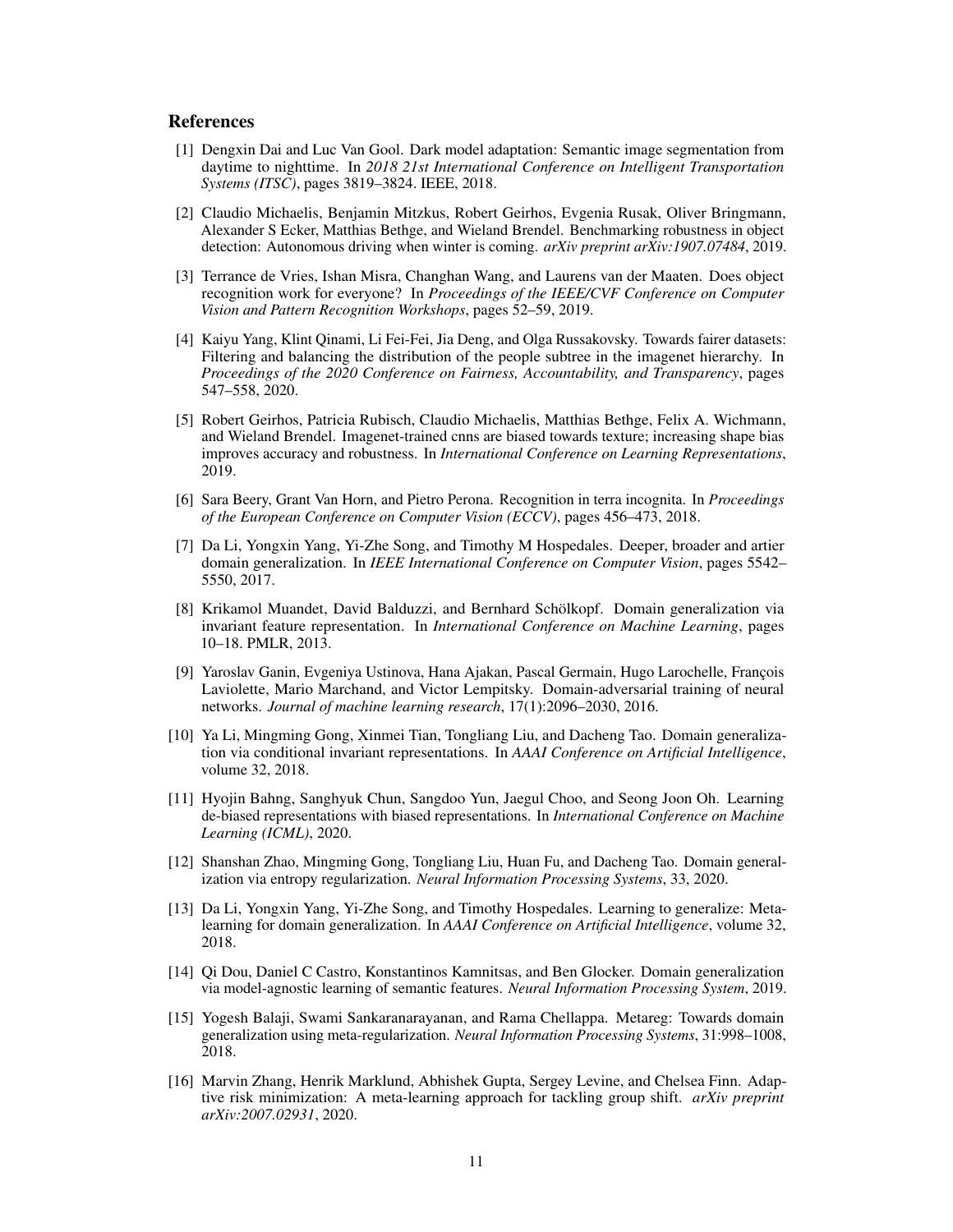- <span id="page-11-5"></span>[17] Kaiyang Zhou, Yongxin Yang, Yu Qiao, and Tao Xiang. Domain generalization with mixstyle. In *International Conference on Learning Representations*, 2021.
- [18] Shiv Shankar, Vihari Piratla, Soumen Chakrabarti, Siddhartha Chaudhuri, Preethi Jyothi, and Sunita Sarawagi. Generalizing across domains via cross-gradient training. In *International Conference on Learning Representations*, 2018.
- <span id="page-11-6"></span>[19] Fabio M Carlucci, Antonio D'Innocente, Silvia Bucci, Barbara Caputo, and Tatiana Tommasi. Domain generalization by solving jigsaw puzzles. In *IEEE/CVF Conference on Computer Vision and Pattern Recognition*, pages 2229–2238, 2019.
- <span id="page-11-7"></span>[20] Martin Arjovsky, Léon Bottou, Ishaan Gulrajani, and David Lopez-Paz. Invariant risk minimization. *arXiv preprint arXiv:1907.02893*, 2019.
- <span id="page-11-8"></span>[21] David Krueger, Ethan Caballero, Joern-Henrik Jacobsen, Amy Zhang, Jonathan Binas, Remi Le Priol, and Aaron Courville. Out-of-distribution generalization via risk extrapolation (rex). *arXiv preprint arXiv:2003.00688*, 2020.
- <span id="page-11-9"></span>[22] Ishaan Gulrajani and David Lopez-Paz. In search of lost domain generalization. In *International Conference on Learning Representations*, 2021.
- <span id="page-11-10"></span>[23] Nitish Shirish Keskar, Dheevatsa Mudigere, Jorge Nocedal, Mikhail Smelyanskiy, and Ping Tak Peter Tang. On large-batch training for deep learning: Generalization gap and sharp minima. In *International Conference on Learning Representations*, 2017.
- <span id="page-11-15"></span>[24] Timur Garipov, Pavel Izmailov, Dmitrii Podoprikhin, Dmitry P Vetrov, and Andrew Gordon Wilson. Loss surfaces, mode connectivity, and fast ensembling of dnns. In *Neural Information Processing Systems*, 2018.
- <span id="page-11-13"></span>[25] Pavel Izmailov, Dmitrii Podoprikhin, Timur Garipov, Dmitry Vetrov, and Andrew Gordon Wilson. Averaging weights leads to wider optima and better generalization. *Conference on Uncertainty in Artificial Intelligence*, 2018.
- <span id="page-11-11"></span>[26] Pierre Foret, Ariel Kleiner, Hossein Mobahi, and Behnam Neyshabur. Sharpness-aware minimization for efficiently improving generalization. In *International Conference on Learning Representations*, 2021.
- [27] Gintare Karolina Dziugaite and Daniel M Roy. Computing nonvacuous generalization bounds for deep (stochastic) neural networks with many more parameters than training data. In *Uncertainty in Artificial Intelligence*, 2017.
- <span id="page-11-12"></span>[28] Yiding Jiang, Behnam Neyshabur, Hossein Mobahi, Dilip Krishnan, and Samy Bengio. Fantastic generalization measures and where to find them. *arXiv preprint arXiv:1912.02178*, 2019.
- <span id="page-11-0"></span>[29] V Vapnik. Statistical learning theory. *NY: Wiley*, 1998.
- <span id="page-11-1"></span>[30] Seonguk Seo, Yumin Suh, Dongwan Kim, Jongwoo Han, and Bohyung Han. Learning to optimize domain specific normalization for domain generalization. *European Conference on Computer Vision*, 2020.
- <span id="page-11-2"></span>[31] Baochen Sun and Kate Saenko. Deep coral: Correlation alignment for deep domain adaptation. In *European conference on computer vision*, pages 443–450. Springer, 2016.
- <span id="page-11-3"></span>[32] Hyeonseob Nam, HyunJae Lee, Jongchan Park, Wonjun Yoon, and Donggeun Yoo. Reducing domain gap by reducing style bias. In *Proceedings of the IEEE/CVF Conference on Computer Vision and Pattern Recognition*, pages 8690–8699, 2021.
- <span id="page-11-4"></span>[33] Prithvijit Chattopadhyay, Yogesh Balaji, and Judy Hoffman. Learning to balance specificity and invariance for in and out of domain generalization. In *European Conference on Computer Vision*, pages 301–318. Springer, 2020.
- <span id="page-11-14"></span>[34] Matthew Norton and Johannes O Royset. Diametrical risk minimization: Theory and computations. *arXiv preprint arXiv:1910.10844*, 2019.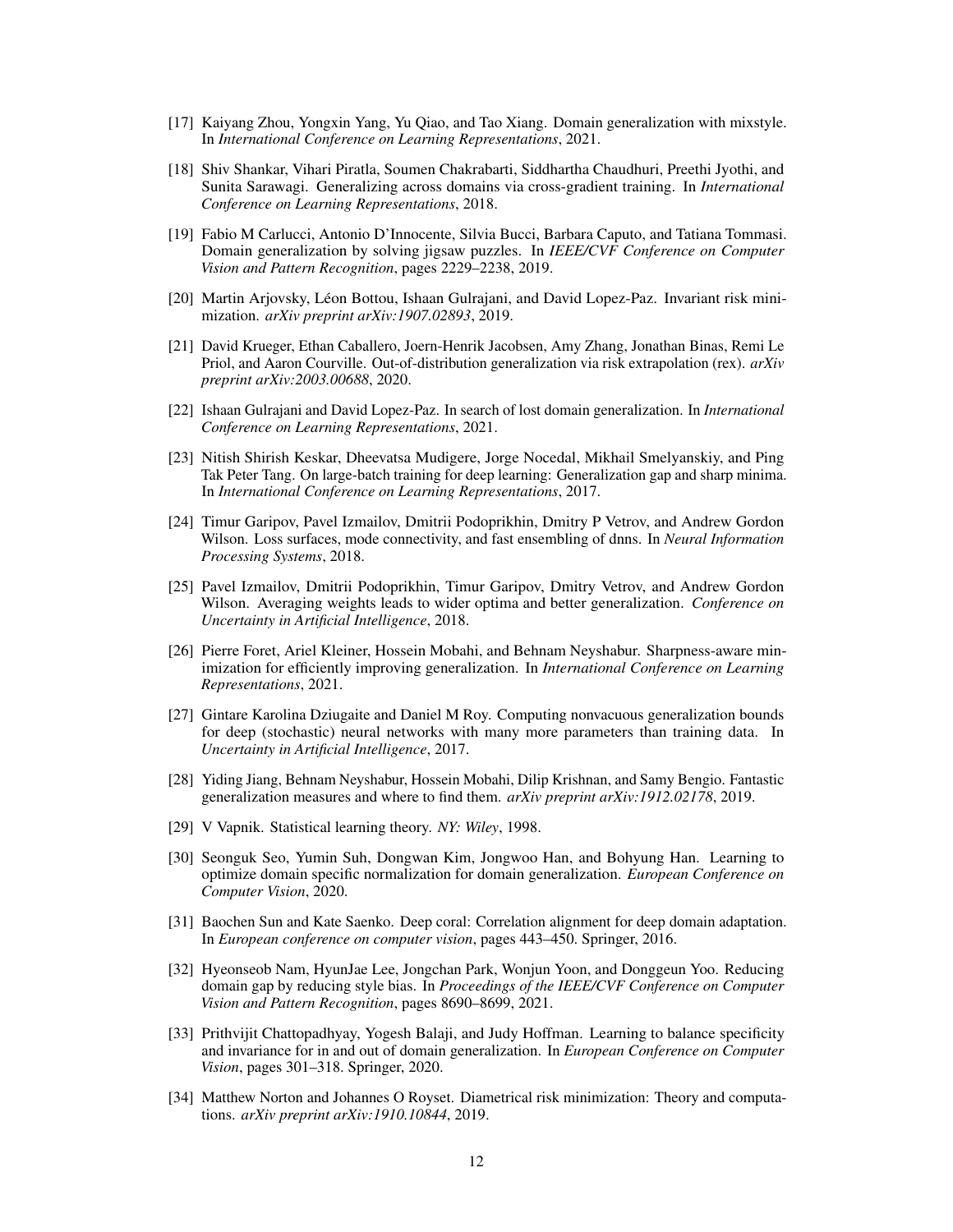- <span id="page-12-0"></span>[35] Hongyi Zhang, Moustapha Cisse, Yann N. Dauphin, and David Lopez-Paz. mixup: Beyond empirical risk minimization. *International Conference on Learning Representations*, 2018.
- <span id="page-12-1"></span>[36] Sangdoo Yun, Dongyoon Han, Seong Joon Oh, Sanghyuk Chun, Junsuk Choe, and Youngjoon Yoo. Cutmix: Regularization strategy to train strong classifiers with localizable features. In *International Conference on Computer Vision (ICCV)*, 2019.
- <span id="page-12-2"></span>[37] Shai Ben-David, John Blitzer, Koby Crammer, Alex Kulesza, Fernando Pereira, and Jennifer Wortman Vaughan. A theory of learning from different domains. *Machine learning*, 79(1): 151–175, 2010.
- <span id="page-12-3"></span>[38] Diederik P Kingma and Jimmy Ba. Adam: A method for stochastic optimization. In *International Conference on Learning Representations*, 2015.
- <span id="page-12-4"></span>[39] Pratik Chaudhari, Anna Choromanska, Stefano Soatto, Yann LeCun, Carlo Baldassi, Christian Borgs, Jennifer Chayes, Levent Sagun, and Riccardo Zecchina. Entropy-sgd: Biasing gradient descent into wide valleys. *Journal of Statistical Mechanics: Theory and Experiment*, 2019(12): 124018, 2019.
- <span id="page-12-5"></span>[40] Leslie N Smith. Cyclical learning rates for training neural networks. In *2017 IEEE winter conference on applications of computer vision (WACV)*, pages 464–472. IEEE, 2017.
- <span id="page-12-6"></span>[41] Kaiming He, Xiangyu Zhang, Shaoqing Ren, and Jian Sun. Deep residual learning for image recognition. In *IEEE Conference on Computer Vision and Pattern Recognition*, 2016.
- <span id="page-12-7"></span>[42] Olga Russakovsky, Jia Deng, Hao Su, Jonathan Krause, Sanjeev Satheesh, Sean Ma, Zhiheng Huang, Andrej Karpathy, Aditya Khosla, Michael Bernstein, et al. Imagenet large scale visual recognition challenge. *International Journal of Computer Vision*, 115(3):211–252, 2015.
- <span id="page-12-13"></span>[43] Chen Fang, Ye Xu, and Daniel N Rockmore. Unbiased metric learning: On the utilization of multiple datasets and web images for softening bias. In *IEEE International Conference on Computer Vision*, pages 1657–1664, 2013.
- <span id="page-12-14"></span>[44] Hemanth Venkateswara, Jose Eusebio, Shayok Chakraborty, and Sethuraman Panchanathan. Deep hashing network for unsupervised domain adaptation. In *IEEE conference on computer vision and pattern recognition*, pages 5018–5027, 2017.
- <span id="page-12-15"></span>[45] Sara Beery, Grant Van Horn, and Pietro Perona. Recognition in terra incognita. In *European Conference on Computer Vision*, pages 456–473, 2018.
- <span id="page-12-16"></span>[46] Xingchao Peng, Qinxun Bai, Xide Xia, Zijun Huang, Kate Saenko, and Bo Wang. Moment matching for multi-source domain adaptation. In *IEEE/CVF International Conference on Computer Vision*, pages 1406–1415, 2019.
- <span id="page-12-8"></span>[47] Oren Nuriel, Sagie Benaim, and Lior Wolf. Permuted adain: Reducing the bias towards global statistics in image classification. In *IEEE/CVF Conference on Computer Vision and Pattern Recognition*, 2021.
- <span id="page-12-9"></span>[48] Shujun Wang, Lequan Yu, Caizi Li, Chi-Wing Fu, and Pheng-Ann Heng. Learning from extrinsic and intrinsic supervisions for domain generalization. In *European Conference on Computer Vision*, pages 159–176. Springer, 2020.
- <span id="page-12-10"></span>[49] Shiori Sagawa\*, Pang Wei Koh\*, Tatsunori B. Hashimoto, and Percy Liang. Distributionally robust neural networks. In *International Conference on Learning Representations*, 2020.
- <span id="page-12-11"></span>[50] Minghao Xu, Jian Zhang, Bingbing Ni, Teng Li, Chengjie Wang, Qi Tian, and Wenjun Zhang. Adversarial domain adaptation with domain mixup. In *AAAI Conference on Artificial Intelligence*, volume 34, pages 6502–6509, 2020.
- [51] Shen Yan, Huan Song, Nanxiang Li, Lincan Zou, and Liu Ren. Improve unsupervised domain adaptation with mixup training. *arXiv preprint arXiv:2001.00677*, 2020.
- <span id="page-12-12"></span>[52] Yufei Wang, Haoliang Li, and Alex C Kot. Heterogeneous domain generalization via domain mixup. In *IEEE International Conference on Acoustics, Speech and Signal Processing*, pages 3622–3626. IEEE, 2020.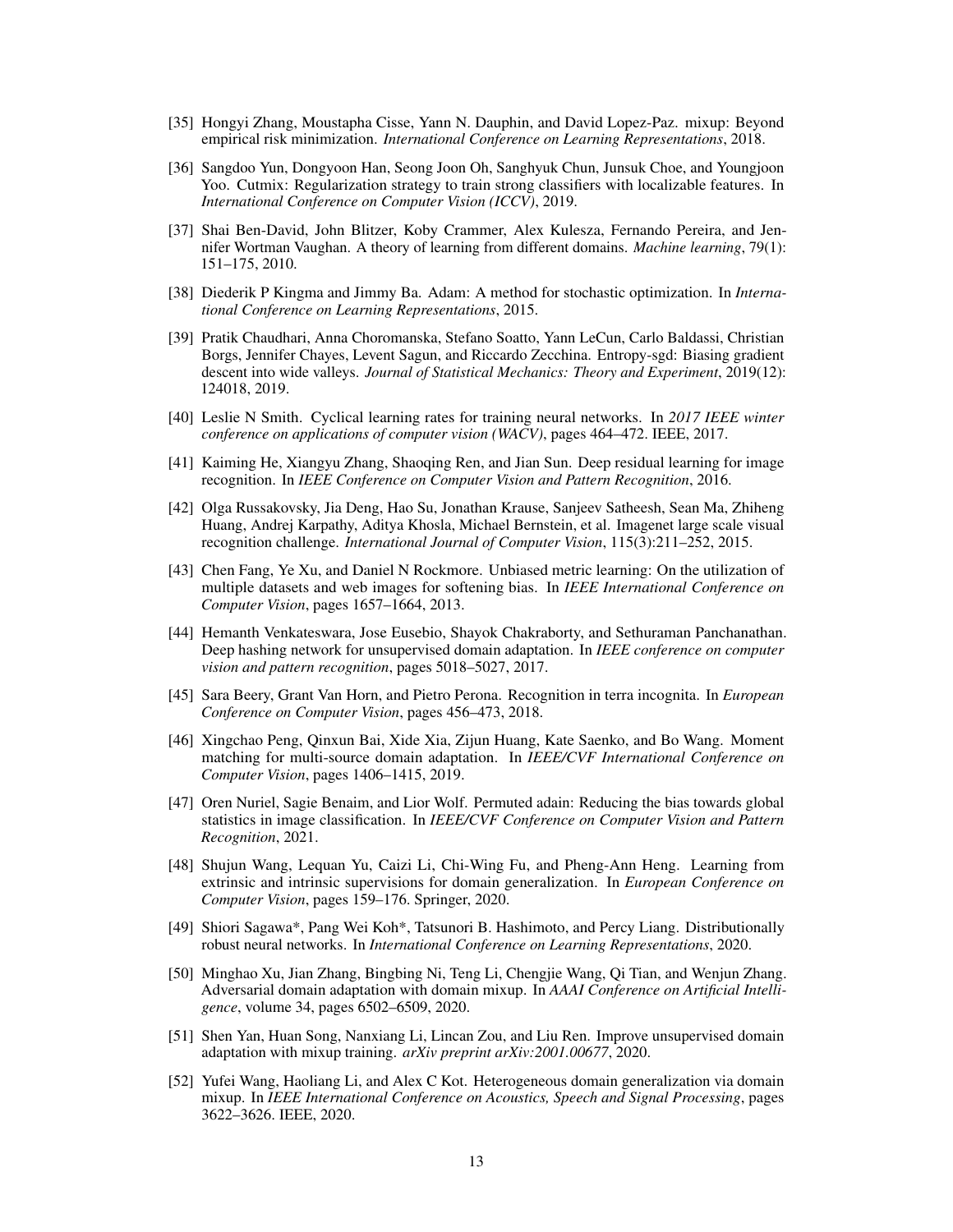- <span id="page-13-0"></span>[53] Haoliang Li, Sinno Jialin Pan, Shiqi Wang, and Alex C Kot. Domain generalization with adversarial feature learning. In *IEEE Conference on Computer Vision and Pattern Recognition*, pages 5400–5409, 2018.
- <span id="page-13-1"></span>[54] Gilles Blanchard, Aniket Anand Deshmukh, Urun Dogan, Gyemin Lee, and Clayton Scott. Domain generalization by marginal transfer learning. *Journal of Machine Learning Research*, 22(2):1–55, 2021.
- <span id="page-13-2"></span>[55] Zeyi Huang, Haohan Wang, Eric P Xing, and Dong Huang. Self-challenging improves crossdomain generalization. *European Conference on Computer Vision*, 2, 2020.
- <span id="page-13-3"></span>[56] Boris T Polyak and Anatoli B Juditsky. Acceleration of stochastic approximation by averaging. *SIAM journal on control and optimization*, 30(4):838–855, 1992.
- <span id="page-13-4"></span>[57] Takeru Miyato, Shin-ichi Maeda, Masanori Koyama, and Shin Ishii. Virtual adversarial training: a regularization method for supervised and semi-supervised learning. *IEEE Transactions on Pattern Analysis and Machine Intelligence*, 41(8):1979–1993, 2018.
- <span id="page-13-5"></span>[58] Samuli Laine and Timo Aila. Temporal ensembling for semi-supervised learning. In *International Conference on Learning Representations*, 2017.
- <span id="page-13-6"></span>[59] Dan Hendrycks and Thomas Dietterich. Benchmarking neural network robustness to common corruptions and perturbations. In *International Conference on Learning Representations*, 2018.
- <span id="page-13-7"></span>[60] Dan Hendrycks, Steven Basart, Norman Mu, Saurav Kadavath, Frank Wang, Evan Dorundo, Rahul Desai, Tyler Zhu, Samyak Parajuli, Mike Guo, et al. The many faces of robustness: A critical analysis of out-of-distribution generalization. *arXiv preprint arXiv:2006.16241*, 2020.
- <span id="page-13-8"></span>[61] Kai Yuanqing Xiao, Logan Engstrom, Andrew Ilyas, and Aleksander Madry. Noise or signal: The role of image backgrounds in object recognition. In *International Conference on Learning Representations*, 2020.
- <span id="page-13-9"></span>[62] Hanjoo Kim, Minkyu Kim, Dongjoo Seo, Jinwoong Kim, Heungseok Park, Soeun Park, Hyunwoo Jo, KyungHyun Kim, Youngil Yang, Youngkwan Kim, et al. Nsml: Meet the mlaas platform with a real-world case study. *arXiv preprint arXiv:1810.09957*, 2018.
- <span id="page-13-10"></span>[63] Priya Goyal, Piotr Dollár, Ross Girshick, Pieter Noordhuis, Lukasz Wesolowski, Aapo Kyrola, Andrew Tulloch, Yangqing Jia, and Kaiming He. Accurate, large minibatch sgd: Training imagenet in 1 hour. *arXiv preprint arXiv:1706.02677*, 2017.
- <span id="page-13-11"></span>[64] Han Zhao, Shanghang Zhang, Guanhang Wu, José M. F. Moura, Joao P Costeira, and Geoffrey J Gordon. Adversarial multiple source domain adaptation. In *Advances in Neural Information Processing Systems*, volume 31, 2018.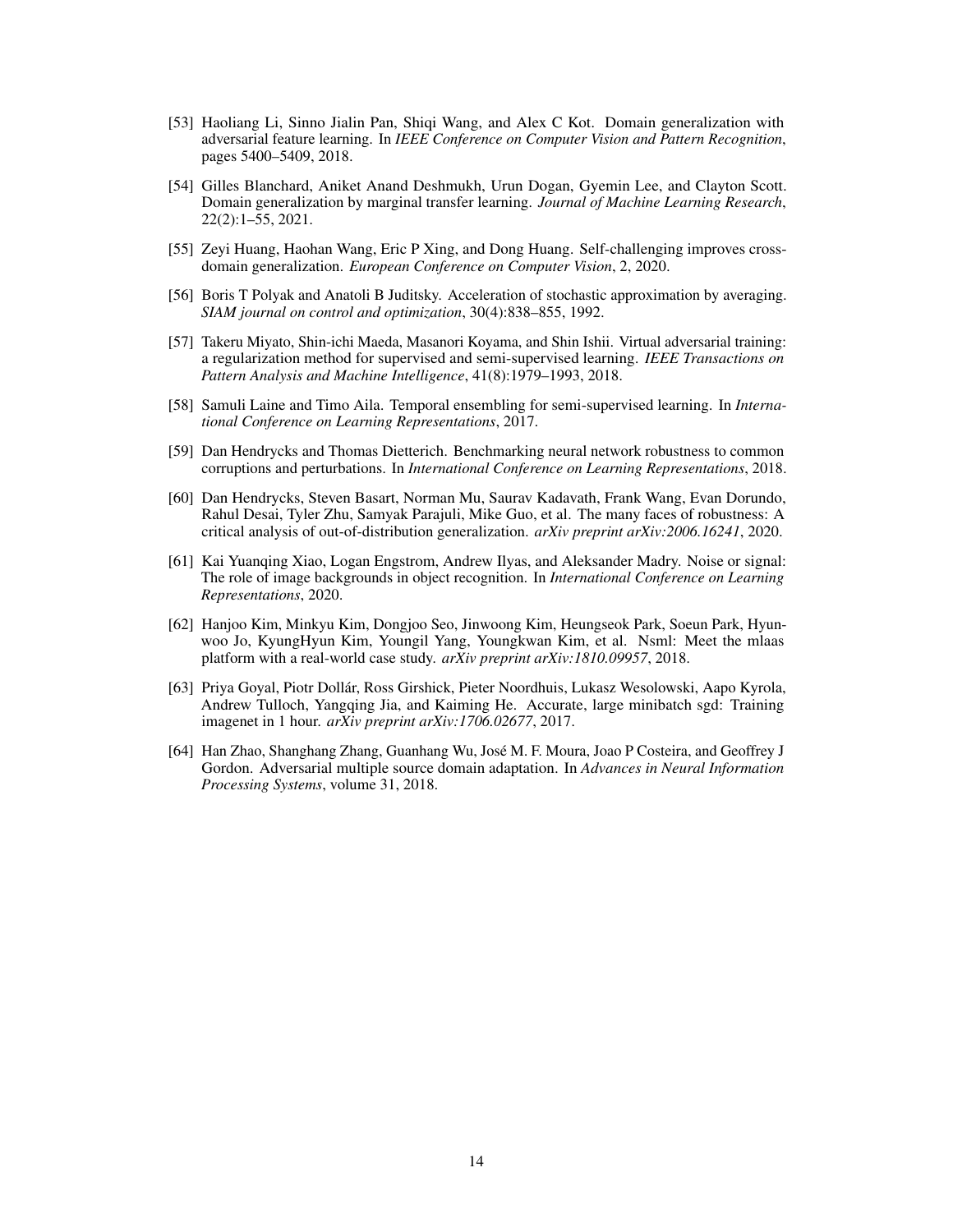# A Potential Societal Impacts

In this study, we theoretically and empirically demonstrate that domain generalization (DG) is achievable by seeking flat minima, and propose SWAD to find flat minima. With SWAD, researchers and developers can make a model robust to domain shift in a real deployment environment, without relying on a task-dependent prior, a modified objective function, or a specific model architecture. Accordingly, SWAD has potential positive impacts by developing machines less biased towards ethical aspects, as well as potential negative impacts, *e.g.*, improving weapon or surveillance systems under unexpected environment changes.

# B Implementation Details

#### B.1 Hyperparameters of SWAD

The evaluation protocol by Gulrajani and Lopez-Paz [\[22\]](#page-11-9) is computationally too expensive; it requires about 4,142 models for every DG algorithm. Hence, we reduce the search space of SWAD for computational efficiency; batch size and learning rate are set to 32 for each domain and 5e-5, respectively. We set dropout probability and weight decay to zero. We only search  $N_s$ ,  $N_e$  and r.  $N_s$ and  $N_e$  are searched in PACS dataset, and the searched values are used for all experiments, while r is searched in [1.2, 1.3] depending on dataset. As a result, we use  $N_s = 3$ ,  $N_e = 6$ , and  $r = 1.2$  for VLCS and  $r = 1.3$  for the others. We initialize our model by ImageNet-pretrained ResNet-50 and batch normalization statistics are frozen during training. The number of total iterations is 15, 000 for DomainNet and 5, 000 for others, which are sufficient numbers to be converged. Finally, we slightly modify the evaluation frequency because it should be set to small enough to detect the moments that the model is optimized and overfitted. However, too small frequency brings large evaluation overhead, thus we compromise between exactness and efficiency: 50 for VLCS, 500 for DomainNet, and 100 for others.

#### B.2 Hyperparameter search protocol for reproduced results

<span id="page-14-0"></span>

| Table 7: Hyperparameter search space comparison. U and list indicate Uniform distribution and random |  |  |
|------------------------------------------------------------------------------------------------------|--|--|
| choice, respectively.                                                                                |  |  |

| <b>Parameter</b> | Default value | <b>DomainBed</b>  | Ours                 |
|------------------|---------------|-------------------|----------------------|
| batch size       | 32            | 2U(3,5.5)         | 32                   |
| learning rate    | $5e-5$        | $10^{U(-5,-3.5)}$ | $[1e-5, 3e-5, 5e-5]$ |
| ResNet dropout   |               | [0.0, 0.1, 0.5]   | [0.0, 0.1, 0.5]      |
| weight decay     |               | $10^{U(-6,-2)}$   | $[1e-4, 1e-6]$       |

We evaluate recently proposed methods, SAM [\[26\]](#page-11-11) and Mixstyle [\[17\]](#page-11-5), and compare them with previous results. For a fair comparison, we follow the hyperparameter (HP) search protocol proposed by Gulrajani and Lopez-Paz [\[22\]](#page-11-9), with a modification to reduce computational resources. They searched HP by training a total of 58,000 models, corresponding to about 4,142 runs for each algorithm. It is too much computational burden to train 4,142 models whenever evaluate a new algorithm. Therefore, we re-design the HP search protocol efficiently and effectively. In the HP search protocol of DomainBed [\[22\]](#page-11-9), training domains and algorithm-specific parameters are included in the HP search space, and HP is found for every data split independently by random search. Instead, we do not sample training domains, use HP found in the first data split to the other splits, search algorithm-specific HP independently, and conduct grid search on the more effectively designed HP space as shown in Table [7.](#page-14-0) Through the proposed protocol, we find HP for an algorithm under only 396 runs. Although the number of total runs is reduced to about  $10\%$  (4,  $142 \rightarrow 396$ ), the results of reproduced ERM is improved 0.9pp in average  $(63.3\% \rightarrow 64.2\%)$ . It demonstrates both the effectiveness and the efficiency of our search protocol.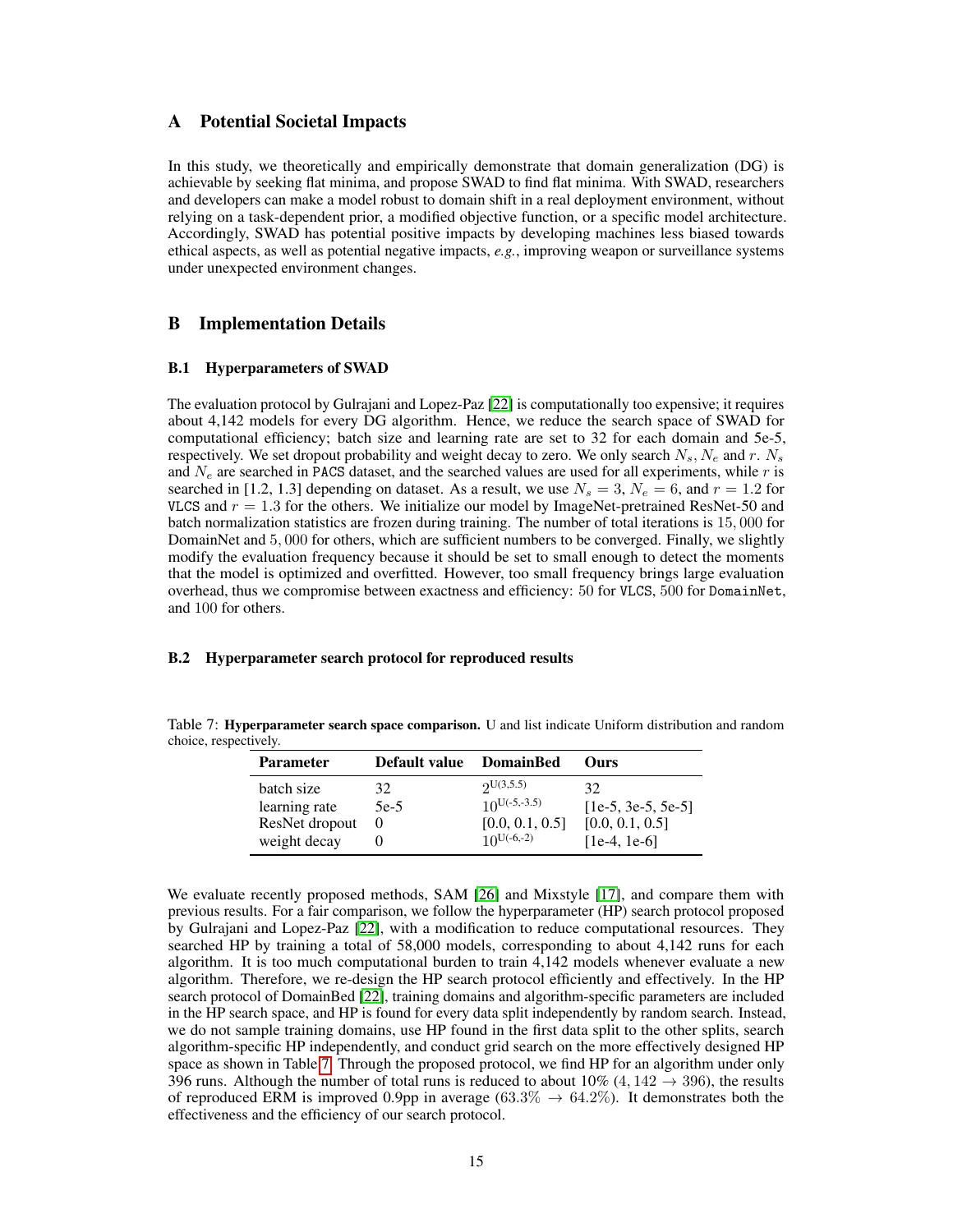#### B.3 Algorithm-specific hyperparameters

We search the algorithm-specific hyperparameters independently in PACS dataset, based on the values suggested from each paper. For Mixstyle [\[17\]](#page-11-5), we insert Mixstyle block with domain label after the 1st, 2nd, and 3rd residual blocks with  $\alpha = 0.1$  and  $p = 0.5$ . We train SAM [\[26\]](#page-11-11) with  $\rho = 0.05$ , and VAT [\[57\]](#page-13-4) with  $\epsilon = 1.0$  and  $\alpha = 1.0$ . In II-model [\[58\]](#page-13-5),  $w_{max} = 1$  is chosen among various  $w_{max}$ values such as 1, 10, 100, and 300. We use EMA [\[56\]](#page-13-3) with  $decay = 0.99$ , Mixup [\[35\]](#page-12-0) with  $\alpha = 0.2$ , and CutMix [\[36\]](#page-12-1) with  $\alpha = 1.0$  and  $p = 0.5$ .

### B.4 Pseudo code

Algorithm 1: Stochastic Weight Averaging Densely **Input:** initial weight  $\theta_0$ , constant learning rate  $\alpha$ , tolerance rate r, optimum patience  $N_s$ , overfit patience  $N_e$ , total number of iterations T, training loss  $\mathcal{E}_{\text{train}}^{(i)}$ , validation loss  $\mathcal{E}_{\text{val}}^{(i)}$ **Output:** averaged weight  $\theta^{\text{SWAD}}$  from  $t_s$  to  $t_e$ 1  $t_s \leftarrow 0$ <br>
2  $t_e \leftarrow T$  // start iteration for averaging<br>
1  $t_s \leftarrow 0$ <br>
1  $t_s \leftarrow 0$ 2  $t_e \leftarrow T$ <br>
2  $t_e \leftarrow T$ <br>
2  $\leftarrow$  None<br>
2  $\leftarrow$  None<br>
2  $\leftarrow$  None<br>
2  $\leftarrow$  None<br>
2  $\leftarrow$  None // loss threshold 4 for  $i \leftarrow 1$  to T do 5  $\begin{array}{c} \n\mathbf{5} \n\end{array}$   $\begin{array}{c} \n\mathbf{6} \n\end{array} \begin{array}{c} \n\mathbf{7} \cdot \mathbf{7} \cdot \mathbf{8} \cdot \mathbf{7} \cdot \mathbf{8} \cdot \mathbf{7} \cdot \mathbf{8} \cdot \mathbf{8} \cdot \mathbf{8} \cdot \mathbf{8} \cdot \mathbf{8} \cdot \mathbf{9} \cdot \mathbf{1} \cdot \mathbf{1} \n\end{array}$ *7* **if**  $\mathcal{E}_{val}^{(i-N_s+1)} = \min_{0 \leq i' < N_s} \mathcal{E}_{val}^{(i-i')}$  then 8 |  $\begin{array}{|c|c|c|c|c|} \hline \end{array}$  ts  $\leftarrow i - N_s + 1$  $\mathbf{9} \quad \Big\vert \qquad \Big\vert \qquad \Big\vert \qquad \Big\vert \qquad \frac{r}{N_s} \sum_{i'=0}^{N_s-1} \mathcal{E}_{\text{val}}^{(i-i')}$ val 10 **else if**  $l < \min_{0 \leq i' < N_e} \mathcal{E}_{val}^{(i-i')}$  then 11  $\vert \quad \vert \quad t_e \leftarrow i - N_e$ 12 **break** 13  $\theta^{\text{SWAD}} \leftarrow \frac{1}{t_e - t_s + 1} \sum_{i'=t_s}^{t_e} \theta^{i'}$ 

#### B.5 Loss surface visualization

Following Garipov et al. [\[24\]](#page-11-15), we choose three model weights  $\theta_1, \theta_2, \theta_3$  and define two dimensional weight plane from the weights:

$$
u = \theta_2 - \theta_1, \qquad v = \frac{(\theta_3 - \theta_1) - \langle \theta_3 - \theta_1, \theta_2 - \theta_1 \rangle}{\|\theta_2 - \theta_1\|^2 \cdot (\theta_2 - \theta_1)},\tag{3}
$$

where  $\hat{u} = u/||u||$  and  $\hat{v} = v/||v||$  are orthonormal bases of the weight plane. Then, we build Cartesian grid near the weights on the plane. For each grid point, we calculate the weight corresponding to the point and compute loss from the weight. The results are visualized as a contour plot, as shown in Figure 4 in the main text.

#### B.6 ImageNet robustness experiments

We investigate the extensibility of SWAD via three robustness benchmarks (Section 4.4 in the main text), namely ImageNet-C [\[59\]](#page-13-6), ImageNet-R [\[60\]](#page-13-7), and background challenge (BGC) [\[61\]](#page-13-8). ImageNet-C measures the robustness against common corruptions such as Gaussian noise, blur, or weather changes. We follow Hendrycks and Dietterich [\[59\]](#page-13-6) for measuring mean corruption error (mCE). The lower ImageNet-C implies that the model is robust against corruption noises. BGC evaluates the robustness against background manipulations as well as the adversarial robustness. The BGC dataset has two groups, foreground and background. BGC manipulates images by combining the foregrounds and backgrounds, and measures whether the model predicts a consistent prediction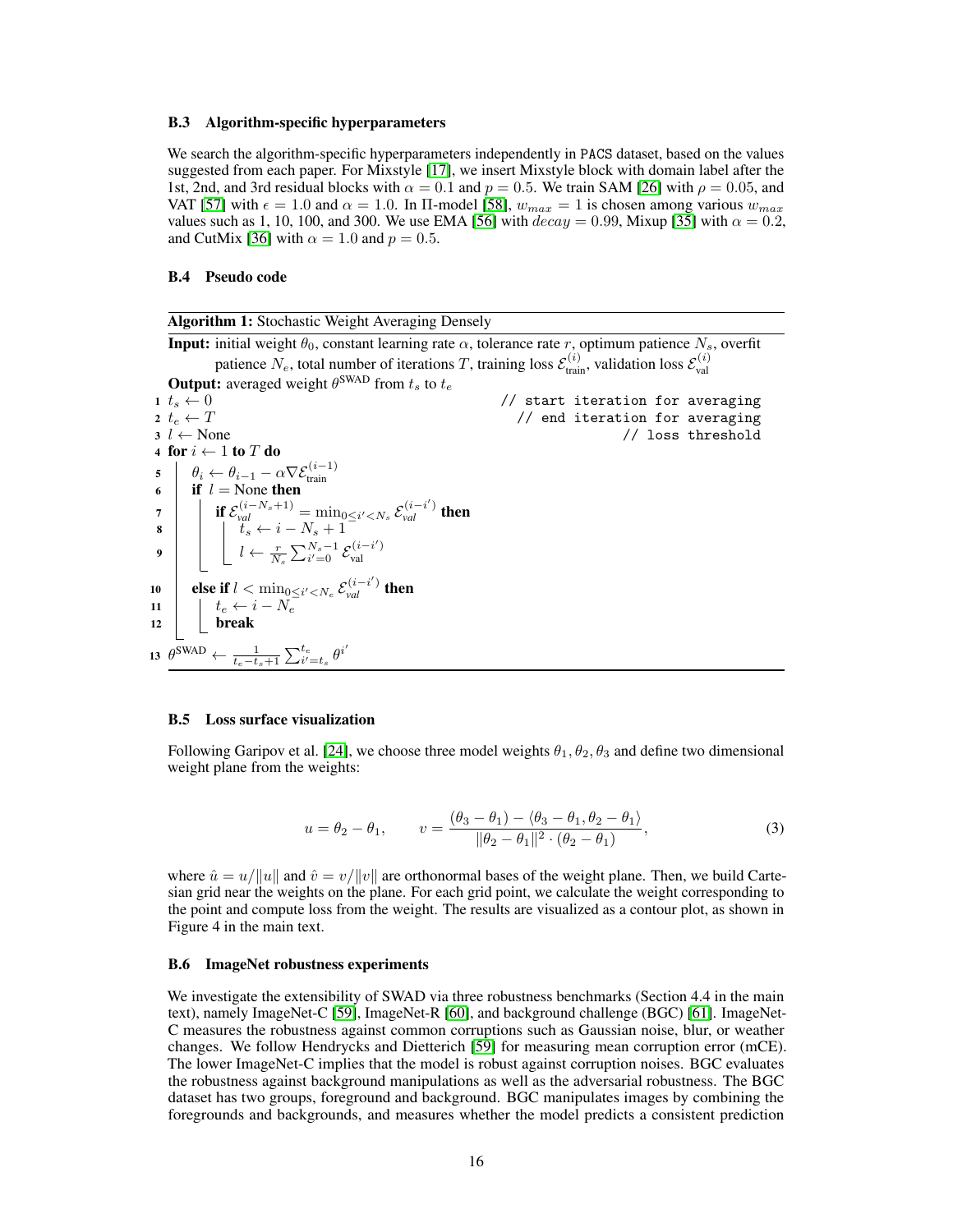with any manipulated image. ImageNet-R tests the robustness against different domains. ImageNet-R collects very different domain images of ImageNet, such as art, cartoons, deviantart, graffiti, embroidery, graphics, origami, paintings, patterns, plastic objects, plush objects, sculptures, sketches, tattoos, toys, and video game renditions. Showing better performances in ImageNet-R leads to the same conclusion as other domain generalization benchmarks.

Experiment details. We use ResNet-50 architecture and mostly follow standard training recipes. We use SGD optimizer with momentum of 0.9, base learning rate of 0.1 with linear scaling rule [\[63\]](#page-13-10) and polynomial decay, 5 epochs gradual warmup, batch size of 2048, and total epochs of 90. For SWA, the learning rate is decayed to 1/20 until 80% of training (72 epochs), and the cyclic learning rate with 3 epochs cycle length is used for the left 20% of training. SWAD follows the same learning rate decay until 80% of training, but averages every weight from every iteration after 80% of training with constant learning rate.

### C Proof of Theorems

#### C.1 Technical Lemmas

Consider an instance loss function  $\ell(y_1, y_2)$  such that  $\ell : \mathcal{Y} \times \mathcal{Y} \to [0, 1]$  and  $\ell(y_1, y_2) = 0$  if and only if  $y_1 = y_2$ . Then, we can define a functional error as  $\mathcal{E}_{\mathcal{P}}(f(\cdot;\theta),h) := \mathbb{E}_{\mathcal{P}}[\ell(f(x;\theta),h(x))].$ Note that if we set h as a true label function which generates the label of inputs,  $y = h(x)$ , then, it becomes a population loss  $\mathcal{E}_{\mathcal{P}}(\theta) = \mathcal{E}_{\mathcal{P}}(f(\cdot;\theta), h)$ . Given two distributions,  $\mathcal{P}$  and  $\mathcal{Q}$ , the following lemma shows that the difference between the error with  $P$  and the error with  $Q$  is bounded by the divergence between  $P$  and  $Q$ .

<span id="page-16-0"></span>**Lemma 1.**  $|\mathcal{E}_{\mathcal{P}}(h_1, h_2) - \mathcal{E}_{\mathcal{Q}}(h_1, h_2)| \leq \frac{1}{2} \mathbf{Div}(\mathcal{P}, \mathcal{Q})$ 

*Proof.* We employ the same technique in Zhao et al. [\[64\]](#page-13-11) for our loss function  $\ell$ . From the Fubini's theorem, we have,

$$
\mathbb{E}_{x \sim \mathcal{P}}[\ell(h_1(x), h_2(x))] = \int_0^\infty \mathbb{P}_{\mathcal{P}}(\ell(h_1(x), h_2(x)) > t) dt \tag{4}
$$

By using this fact,

$$
|\mathbb{E}_{x \sim \mathcal{P}}[\ell(h_1(x), h_2(x))] - \mathbb{E}_{x \sim \mathcal{Q}}[\ell(h_1(x), h_2(x))]| \tag{5}
$$

$$
= \left| \int_0^\infty \mathbb{P}_{\mathcal{P}} \left( \ell(h_1(x), h_2(x)) > t \right) dt - \int_0^\infty \mathbb{P}_{\mathcal{Q}} \left( \ell(h_1(x), h_2(x)) > t \right) dt \right| \tag{6}
$$

$$
\leq \int_0^\infty \left| \mathbb{P}_{\mathcal{P}} \left( \ell(h_1(x), h_2(x)) > t \right) - \mathbb{P}_{\mathcal{Q}} \left( \ell(h_1(x), h_2(x)) > t \right) \right| dt \tag{7}
$$

$$
\leq M \sup_{t \in [0,M]} |\mathbb{P}_{\mathcal{P}}\left(\ell(h_1(x), h_2(x)) > t\right) - \mathbb{P}_{\mathcal{Q}}\left(\ell(h_1(x), h_2(x)) > t\right)| \tag{8}
$$

$$
\leq M \sup_{h_1, h_2} \sup_{t \in [0, M]} |\mathbb{P}_{\mathcal{P}}\left(\ell(h_1(x), h_2(x)) > t\right) - \mathbb{P}_{\mathcal{Q}}\left(\ell(h_1(x), h_2(x)) > t\right)| \tag{9}
$$

$$
\leq M \sup_{\bar{h}\in\bar{\mathcal{H}}} \left| \mathbb{P}_{\mathcal{P}}\left(\bar{h}(x)=1\right) - \mathbb{P}_{\mathcal{Q}}\left(\bar{h}(x)=1\right) \right| \tag{10}
$$

$$
\leq M \sup_{A} |\mathbb{P}_{\mathcal{P}}(A) - \mathbb{P}_{\mathcal{Q}}(A)| \tag{11}
$$

where 
$$
\overline{\mathcal{H}} := \{\mathbb{I}[\ell(h(x), h'(x)) > t] | h, h' \in \mathcal{H}, t \in [0, M] \}.
$$

<span id="page-16-1"></span>**Lemma 2.** Consider a distribution S on input space and global label function  $f: \mathcal{X} \to \mathcal{Y}$ . Let  $\{\Theta_k \subset \mathbb{R}^d, k = 1, \cdots, N\}$  be a finite cover of a parameter space  $\Theta$  which consists of closed balls with radius  $\gamma/2$  where  $N:=\left[(diam(\Theta)/\gamma)^d\right]$ . Let  $\theta_k\in\argmax_{\Theta_k\cap\Theta}\mathcal{E}_{\mathcal{S}}(\theta)$  be a local maximum *in the k-th ball. Let a VC dimension of*  $\Theta_k$  *be*  $v_k$ *. Then, for any*  $\theta \in \Theta$ *, the following bound holds with probability at least*  $1 - \delta$ *.* 

$$
\mathcal{E}_S(\theta) - \hat{\mathcal{E}}_S^{\gamma}(\theta) \le \max_k \sqrt{\frac{(v_k \left[ \ln \left( n/v_k \right) + 1 \right] + \ln \left( N/\delta \right))}{2n}} \tag{12}
$$

where  $\hat{\mathcal{E}}_{S}^{\gamma}(\theta_{k})$  is an empirical robust risk with  $n$  samples.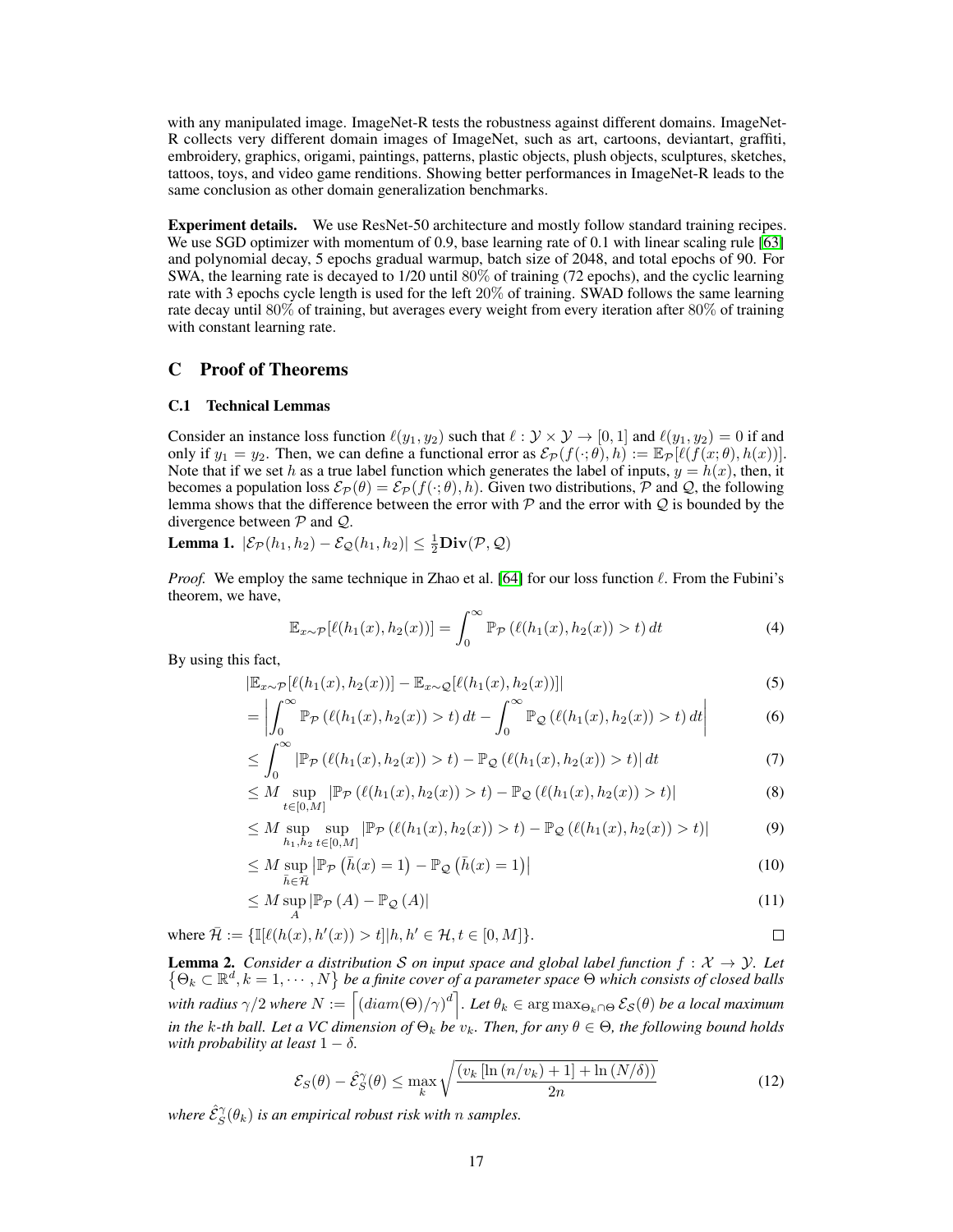*Proof.* We first show that the following inequality holds for the local maximum of N covers,

$$
\mathbb{P}\left(\max_{k}\left[\mathcal{E}_{S}(\theta_{k})-\hat{\mathcal{E}}_{S}(\theta_{k})\right]>\epsilon\right)\leq\sum_{k=1}^{N}\mathbb{P}\left(\mathcal{E}_{S}(\theta_{k})-\hat{\mathcal{E}}_{S}(\theta_{k})>\epsilon\right)
$$
(13)

$$
\leq \sum_{k=1}^{N} \mathbb{P}\left(\sup_{\theta \in \Theta_k} \left[\mathcal{E}_S(\theta) - \hat{\mathcal{E}}_S(\theta)\right] > \epsilon\right) \tag{14}
$$

$$
\leq \sum_{k=1}^{N} \left(\frac{en}{v_k}\right)^{v_k} e^{-2n\epsilon^2}.\tag{15}
$$

Now, we introduce a confidence error bound  $\epsilon_k := \sqrt{\frac{(v_k[\ln(n/v_k)+1]+\ln(N/\delta))}{2n}}$ . Then, we set  $\epsilon :=$  $\max_k \epsilon_k$ . Then, we get,

$$
\mathbb{P}\left(\max_{k}\left[\mathcal{E}_{S}(\theta_{k})-\hat{\mathcal{L}}_{S}(\theta_{k})\right]>\epsilon\right)\leq\sum_{k=1}^{N}\left(\frac{en}{v_{k}}\right)^{v_{k}}e^{-2n\epsilon^{2}}
$$
(16)

$$
\leq \sum_{k=1}^{N} \left(\frac{en}{v_k}\right)^{v_k} e^{-2n\epsilon_k^2} \tag{17}
$$

$$
=\sum_{k=1}^{N}\frac{\delta}{N}=\delta,
$$
\n(18)

since  $\epsilon > \sqrt{\frac{(v_k[\ln(n/v_k)+1]+\ln(N/\delta))}{2n}}$  for all k. Hence, the inequality holds with probability at least  $1 - \delta$ .

Based on this fact, let us consider the set of events such that  $\max_k \left[ \mathcal{E}_S(\theta_k) - \hat{\mathcal{E}}_S(\theta_k) \right] \le \epsilon$ . Then, for any  $\theta$ , there exists k' such that  $\theta \in \Theta_{k'}$ . Then, we get

$$
\mathcal{E}_S(\theta) - \hat{\mathcal{E}}_S^{\gamma}(\theta) \le \mathcal{E}_S(\theta) - \hat{\mathcal{E}}_S(\theta_{k'})
$$
\n(19)

$$
\leq \mathcal{E}_S(\theta) - \mathcal{E}_S(\theta_{k'}) + \epsilon \tag{20}
$$

$$
\leq \mathcal{E}_S(\theta_{k'}) - \mathcal{E}_S(\theta_{k'}) + \epsilon = \epsilon,\tag{21}
$$

where the second inequality holds since  $\mathcal{E}_{S}(\theta_{k'}) - \hat{\mathcal{E}}_{S}(\theta_{k'}) \leq \max_{k} \left[ \mathcal{E}_{S}(\theta_k) - \hat{\mathcal{E}}_{S}(\theta_k) \right] \leq \epsilon$  and the final inequality holds since  $\theta_{k'}$  is the local maximum in  $\Theta_{k'}$ . In this regards, we know that  $\max_k \left[ \mathcal{E}_S(\theta_k) - \hat{\mathcal{E}}_S(\theta_k) \right] \leq \epsilon \text{ implies } \mathcal{E}_S(\theta) - \hat{\mathcal{E}}_S^{\gamma}(\theta) \leq \epsilon.$  Consequently,  $\mathcal{E}_S(\theta) - \hat{\mathcal{E}}_S^{\gamma}(\theta) \leq \epsilon$  holds with probability at least  $\vec{1} - \delta$ .  $\Box$ 

#### C.2 Proof of Theorem 1

*Proof.* The proof consists of two parts. First, we show that the following inequality holds with high probability.

$$
\mathcal{E}_{\mathcal{T}}(\theta) \leq \hat{\mathcal{E}}_{\mathcal{S}}^{\gamma}(\theta) + \frac{1}{2} \textbf{Div}(\mathcal{S}, \mathcal{T}) + \max_{k} \sqrt{\frac{(v_k \left[ \ln{(n/v_k)} + 1 \right] + \ln{(N/\delta))}}{2n}}.
$$

Then, secondly, we apply the inequality for multiple source domains.

The first part can be proven by simply combining Lemma [1](#page-16-0) and Lemma [2.](#page-16-1) Then, we get,

$$
\mathcal{E}_{\mathcal{T}}(\theta) \le \mathcal{E}_{\mathcal{S}}(\theta) + \frac{1}{2} \mathbf{Div}\left(\mathcal{S}, \mathcal{T}\right)
$$
\n(22)

$$
\leq \hat{\mathcal{E}}_S^{\gamma}(\theta) + \frac{1}{2} \mathbf{Div}\left(\mathcal{S}, \mathcal{T}\right) + \max_k \sqrt{\frac{\left(v_k \left[\ln\left(n/v_k\right) + 1\right] + \ln\left(N/\delta\right)\right)}{2n}} \tag{23}
$$

where  $\text{Div}(\mathcal{S}, \mathcal{T})$  is a divergence between S and T.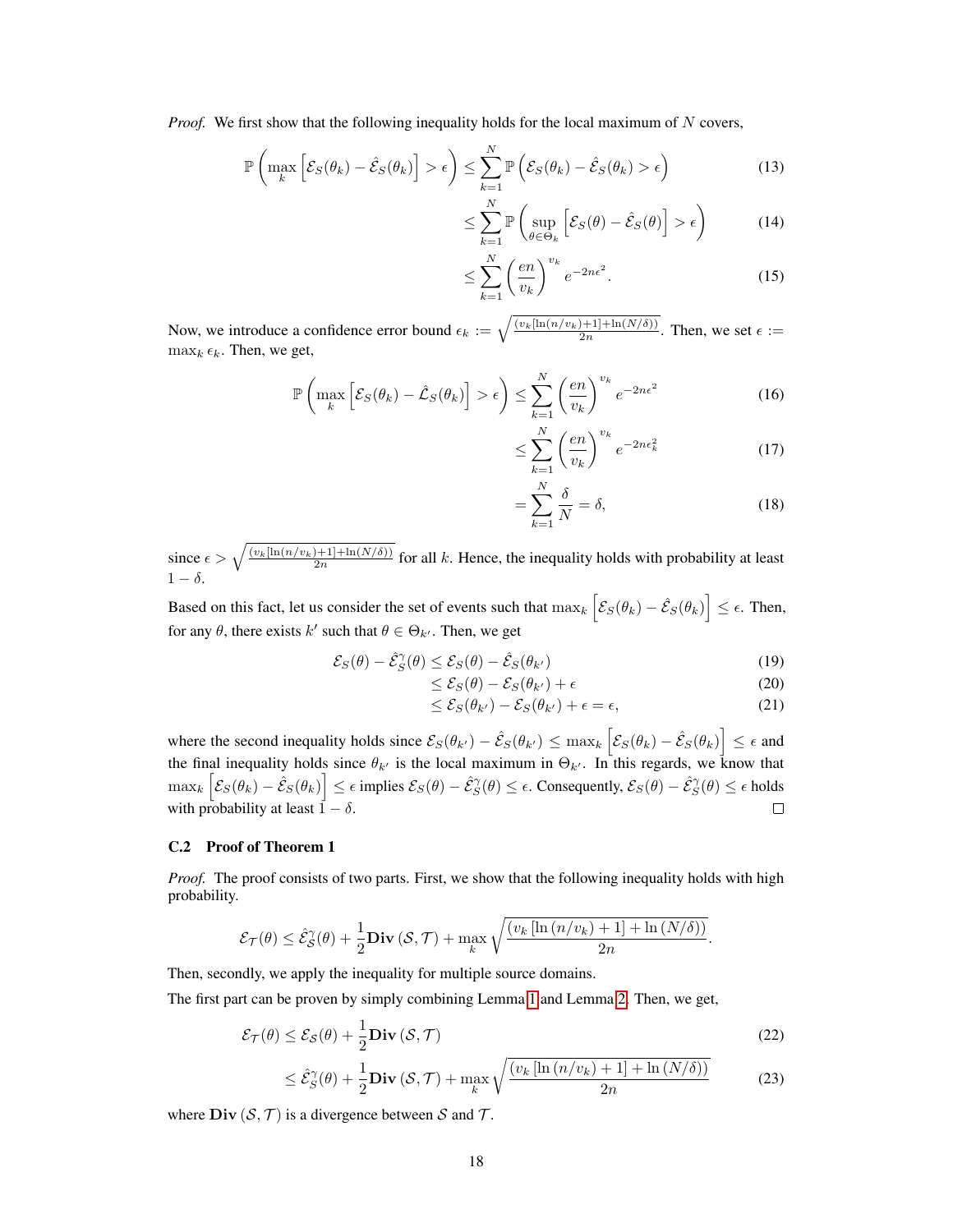For the second part, we set  $\mathcal{D} := \sum_{i=1}^{I} \mathcal{D}_i/I$  which is a mixture of source distributions. Then, by applying  $D$  to the first part, we obtain the following inequality,

$$
\mathcal{E}_{\mathcal{T}}(\theta) \le \hat{\mathcal{E}}_{\mathcal{D}}^{\gamma}(\theta) + \frac{1}{2} \mathbf{Div}\left(\mathcal{D}, \mathcal{T}\right) + \max_{k} \sqrt{\frac{\left(v_k \left[\ln\left(\frac{In}{v_k}\right) + 1\right] + \ln\left(N/\delta\right)\right)}{2In}} \tag{24}
$$

$$
\leq \hat{\mathcal{E}}_{\mathcal{D}}^{\gamma}(\theta) + \frac{1}{2I} \sum_{i=1}^{I} \mathbf{Div}\left(\mathcal{D}_{i}, \mathcal{T}\right) + \max_{k} \sqrt{\frac{\left(v_{k}\left[\ln\left(\frac{I_{n}}{v_{k}}\right) + 1\right] + \ln\left(N/\delta\right)\right)}{2I_{n}}}
$$
(25)

where the total number of training data set is  $In$  and, for the second inequality, we use the fact that  $\frac{1}{2}$ **Div**  $(\mathcal{D}, \mathcal{T}) \leq \frac{1}{2l} \sum_{i=1}^{l}$ **Div**  $(\mathcal{D}_i, \mathcal{T})$ , which has been proven in [\[64\]](#page-13-11).  $\Box$ 

### C.3 Proof of Theorem 2

*Proof.* First, let  $\bar{\theta} \in \arg \max_{\theta \in \Theta} \mathcal{E}_{\mathcal{T}}(\theta)$ . Then, from generalization error bound of  $\mathcal{E}_{\mathcal{D}}(\bar{\theta})$ , the following inequality holds with probability at most  $\frac{\delta}{2}$ ,

$$
\hat{\mathcal{E}}_{\mathcal{D}}(\bar{\theta}) - \mathcal{E}_{\mathcal{D}}(\bar{\theta}) > \sqrt{\frac{v \ln\left(\frac{In}{v}\right) + \ln\left(\frac{2}{\delta}\right)}{In}},\tag{26}
$$

where v is a VC dimension of  $\Theta$ . Furthermore, from Theorem 1, we have the following inequality with probability at most  $\frac{\delta}{2}$ ,

$$
\mathcal{E}_{\mathcal{T}}(\hat{\theta}^{\gamma}) > \mathcal{E}_{\mathcal{D}}^{\gamma}(\hat{\theta}^{\gamma}) + \frac{1}{2} \mathbf{Div}(\mathcal{D}, \mathcal{T}) + \max_{k \in [1, N]} \sqrt{\frac{v_k \ln \left( \frac{In}{v_k}\right) + \ln(2N/\delta)}{In}}.
$$
 (27)

Finally, let us consider the set of event such that  $\hat{\mathcal{E}}_\mathcal{D}(\bar{\theta}) - \mathcal{E}_\mathcal{D}(\bar{\theta}) \leq \sqrt{\frac{v\ln(Im/v) + \ln(2/\delta)}{Im}}$  and  $\mathcal{E}_\mathcal{T}(\hat{\theta}^\gamma) \leq$  $\mathcal{E}_{\mathcal{D}}^{\gamma}(\hat{\theta}^{\gamma}) + \frac{1}{2} \textbf{Div}(\mathcal{D}, \mathcal{T}) + \max_{k \in [1, N]} \sqrt{\frac{v_k \ln (In/v_k) + \ln(2N/\delta)}{In}}$  whose probability is at least greater than  $1 - \delta$ . Then, under this set of event, we have,

$$
\min_{\theta'} \hat{\mathcal{E}}_{\mathcal{D}}(\theta') \le \hat{\mathcal{E}}_{\mathcal{D}}(\bar{\theta}) \le \mathcal{E}_{\mathcal{D}}(\bar{\theta}) + \sqrt{\frac{\nu \ln\left(\frac{I_n}{\nu}\right) + \ln\left(\frac{2}{\delta}\right)}{I_n}}
$$
(28)

$$
\leq \mathcal{E}_{\mathcal{T}}(\bar{\theta}) + \frac{1}{2} \mathbf{Div}(\mathcal{D}, \mathcal{T}) + \sqrt{\frac{v \ln (In/v) + \ln (2/\delta)}{In}}
$$
(29)

$$
\leq \min_{\theta'} \mathcal{E}_{\mathcal{T}}(\theta') + \frac{1}{2} \mathbf{Div}(\mathcal{D}, \mathcal{T}) + \sqrt{\frac{v \ln (In/v) + \ln (2/\delta)}{In}} \tag{30}
$$

Consequently, we have,

$$
\mathcal{E}_{\mathcal{T}}(\hat{\theta}^{\gamma}) - \min_{\theta'} \mathcal{E}_{\mathcal{T}}(\theta')
$$
  
\n
$$
\leq \mathcal{E}_{\mathcal{D}}^{\gamma}(\hat{\theta}^{\gamma}) - \min_{\theta'} \hat{\mathcal{E}}_{\mathcal{D}}(\theta') + \mathbf{Div}(\mathcal{D}, \mathcal{T}) + \max_{k \in [1, N]} \sqrt{\frac{v_k \ln (In/v_k) + \ln(2N/\delta)}{In}}
$$
  
\n
$$
+ \sqrt{\frac{v \ln (In/v) + \ln(2/\delta)}{In}}
$$
\n(31)

$$
\leq \mathcal{E}_{\mathcal{D}}^{\gamma}(\hat{\theta}^{\gamma}) - \min_{\theta'} \hat{\mathcal{E}}_{\mathcal{D}}(\theta') + \frac{1}{I} \sum_{i=1}^{I} \mathbf{Div}(\mathcal{D}_{i}, \mathcal{T}) + \max_{k \in [1, N]} \sqrt{\frac{v_{k} \ln (In/v_{k}) + \ln(2N/\delta)}{In}}
$$

$$
+ \sqrt{\frac{v \ln (In/v) + \ln(2/\delta)}{In}}
$$
(32)

### D Additional Experiments

#### D.1 Comparison of flatness-aware solvers

Interestingly, the average performance ranking of flatness-aware solvers is the same as the results of the local flatness test (See Figure 3 in the main text). In both experiments, SWAD performs best,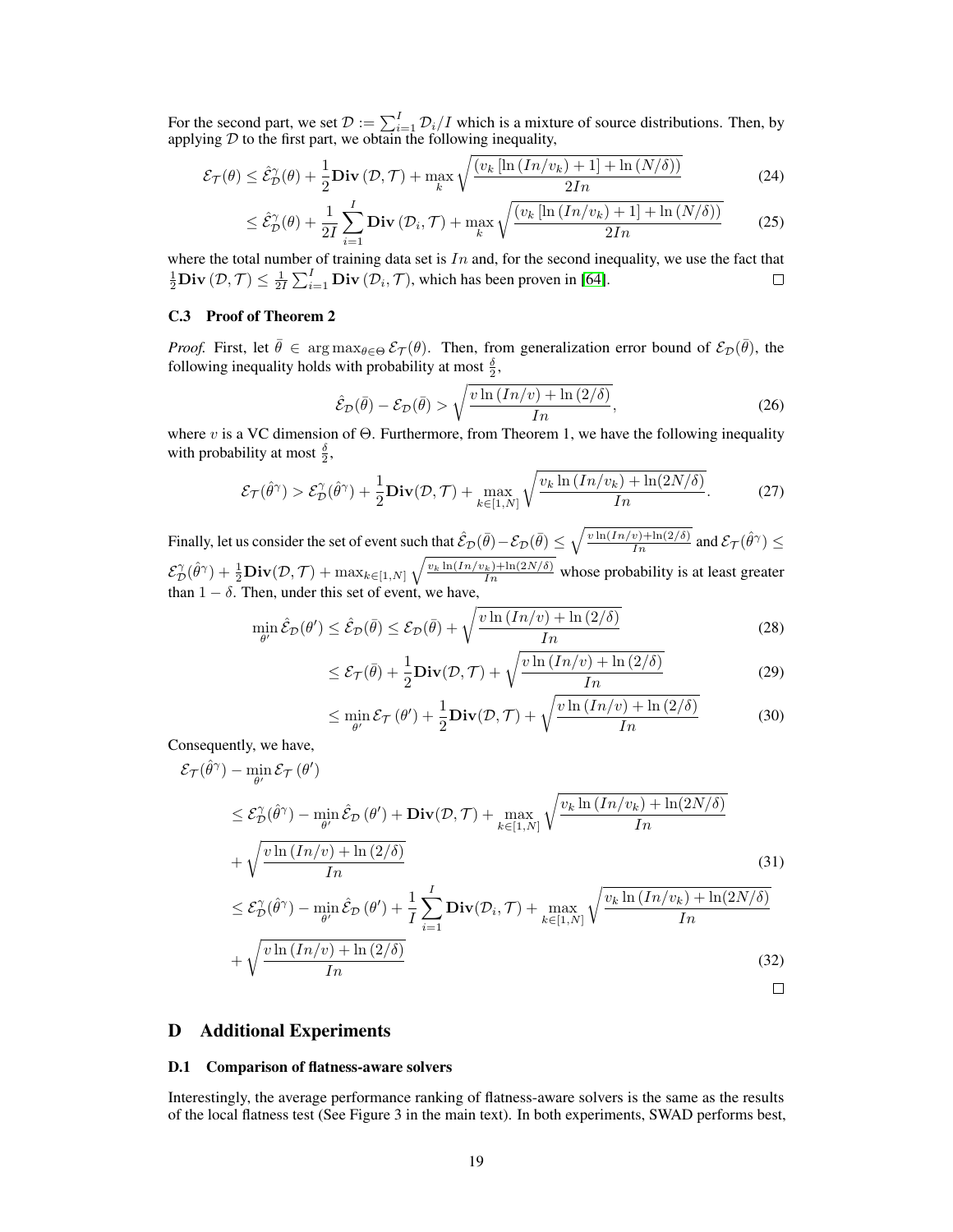| <b>Algorithm</b> | <b>PACS</b>    | <b>VLCS</b>    | OfficeHome     | TerraInc     | DomainNet      | Avg. |
|------------------|----------------|----------------|----------------|--------------|----------------|------|
| ERM (baseline)   | $85.5 \pm 0.2$ | $77.5 \pm 0.4$ | $66.5 \pm 0.3$ | $46.1 + 1.8$ | $40.9 \pm 0.1$ | 63.3 |
| <b>SAM</b>       | $85.8 + 0.2$   | $79.4 + 0.1$   | $69.6 + 0.1$   | $43.3 + 0.7$ | $44.3 + 0.0$   | 64.5 |
| $SWA_{W/cyclic}$ | $87.1 + 0.1$   | $76.5 + 0.2$   | $68.5 + 0.2$   | $49.6 + 1.0$ | $45.6 + 0.0$   | 65.5 |
| $SWA_{w/const}$  | $86.9 + 0.2$   | $76.6 + 0.1$   | $69.3 + 0.3$   | $49.2 + 1.2$ | $45.9 + 0.0$   | 65.6 |
| <b>SWAD</b>      | $88.1 + 0.1$   | $79.1 + 0.1$   | $70.6 + 0.2$   | $50.0 + 0.3$ | $46.5 + 0.1$   | 66.9 |

Table 8: Flatness-aware solvers comparison. SWAs collect 10 weights from the last 20% of training.

followed by SWAs, SAM, and ERM. It is another evidence of our claim that domain generalization is achievable by seeking flat minima.

On the other hand, comparing SWAs and SWAD demonstrates the effectiveness of the proposed dense and overfit-aware sampling strategy. SWAD improves average performance up to 1.4pp, and surpasses both SWAs on every benchmark.

# E Full Results

In this section, we show detailed results of Table 2 in the main text.  $\dagger$  and  $\dagger$  indicate results from DomainBed's and our HP search protocols, respectively. Standard errors are reported from three trials, if available.

# E.1 PACS

|                       |                | $\sigma$ uv or uomum uccuracies (707 on 1 nost |                |                |      |
|-----------------------|----------------|------------------------------------------------|----------------|----------------|------|
| <b>Algorithm</b>      | A              | $\mathbf C$                                    | P              | S              | Avg  |
| $CDANN^{\dagger}$     | $84.6 \pm 1.8$ | $75.5 \pm 0.9$                                 | $96.8 \pm 0.3$ | $73.5 \pm 0.6$ | 82.6 |
| <b>MASF</b>           | 82.9           | 80.5                                           | 95.0           | 72.3           | 82.7 |
| <b>DMG</b>            | 82.6           | 78.1                                           | 94.5           | 78.3           | 83.4 |
| $IRM^{\dagger}$       | $84.8 \pm 1.3$ | $76.4 \pm 1.1$                                 | $96.7 \pm 0.6$ | $76.1 \pm 1.0$ | 83.5 |
| MetaReg               | 87.2           | 79.2                                           | 97.6           | 70.3           | 83.6 |
| $DANN^{\dagger}$      | $86.4 \pm 0.8$ | $77.4 \pm 0.8$                                 | $97.3 \pm 0.4$ | $73.5 \pm 2.3$ | 83.7 |
| $ERM^{\ddagger}$      | $85.7 \pm 0.6$ | $77.1 \pm 0.8$                                 | $97.4 \pm 0.4$ | $76.6 \pm 0.7$ | 84.2 |
| $GroupDRO^{\dagger}$  | $83.5 \pm 0.9$ | $79.1 \pm 0.6$                                 | $96.7 \pm 0.3$ | $78.3\pm\!2.0$ | 84.4 |
| $MTL^{\dagger}$       | $87.5 \pm 0.8$ | $77.1 \pm 0.5$                                 | $96.4 \pm 0.8$ | $77.3 \pm 1.8$ | 84.6 |
| I-Mixup               | $86.1 \pm 0.5$ | $78.9 \pm 0.8$                                 | $97.6 \pm 0.1$ | $75.8 \pm 1.8$ | 84.6 |
| $MMD^{\dagger}$       | $86.1 \pm 1.4$ | $79.4 \pm 0.9$                                 | $96.6 \pm 0.2$ | $76.5 \pm 0.5$ | 84.7 |
| $VREx^{\dagger}$      | $86.0 \pm 1.6$ | $79.1 \pm 0.6$                                 | $96.9 \pm 0.5$ | $77.7 \pm 1.7$ | 84.9 |
| $MLDG^{\dagger}$      | $85.5 \pm 1.4$ | $80.1 \pm 1.7$                                 | $97.4 \pm 0.3$ | $76.6 \pm 1.1$ | 84.9 |
| $ARM^{\dagger}$       | $86.8 \pm 0.6$ | $76.8 \pm 0.5$                                 | $97.4 \pm 0.3$ | $79.3 \pm 1.2$ | 85.1 |
| $RSC^{\dagger}$       | $85.4 \pm 0.8$ | $79.7 \pm 1.8$                                 | $97.6 \pm 0.3$ | $78.2 \pm 1.2$ | 85.2 |
| Mixstyle <sup>‡</sup> | $86.8 \pm 0.5$ | $79.0 \pm 1.4$                                 | $96.6 \pm 0.1$ | $78.5 \pm 2.3$ | 85.2 |
| ER                    | 87.5           | 79.3                                           | 98.3           | 76.3           | 85.3 |
| pAdaIN                | 85.8           | 81.1                                           | 97.2           | 77.4           | 85.4 |
| $ERM^{\dagger}$       | $84.7 \pm 0.4$ | $80.8 \pm 0.6$                                 | $97.2 \pm 0.3$ | $79.3 \pm 1.0$ | 85.5 |
| <b>EISNet</b>         | 86.6           | 81.5                                           | 97.1           | 78.1           | 85.8 |
| CORAL <sup>†</sup>    | $88.3 \pm 0.2$ | $80.0 \pm 0.5$                                 | $97.5 \pm 0.3$ | $78.8 \pm 1.3$ | 86.2 |
| $SagNet^{\dagger}$    | $87.4 \pm 1.0$ | $80.7 \pm 0.6$                                 | $97.1 \pm 0.1$ | $80.0 \pm 0.4$ | 86.3 |
| <b>DSON</b>           | 87.0           | 80.6                                           | 96.0           | 82.9           | 86.6 |
| Ours                  | 89.3 $\pm$ 0.2 | 83.4 $\pm 0.6$                                 | $97.3 \pm 0.3$ | $82.5 \pm 0.5$ | 88.1 |

Table 9: Out-of-domain accuracies (%) on PACS.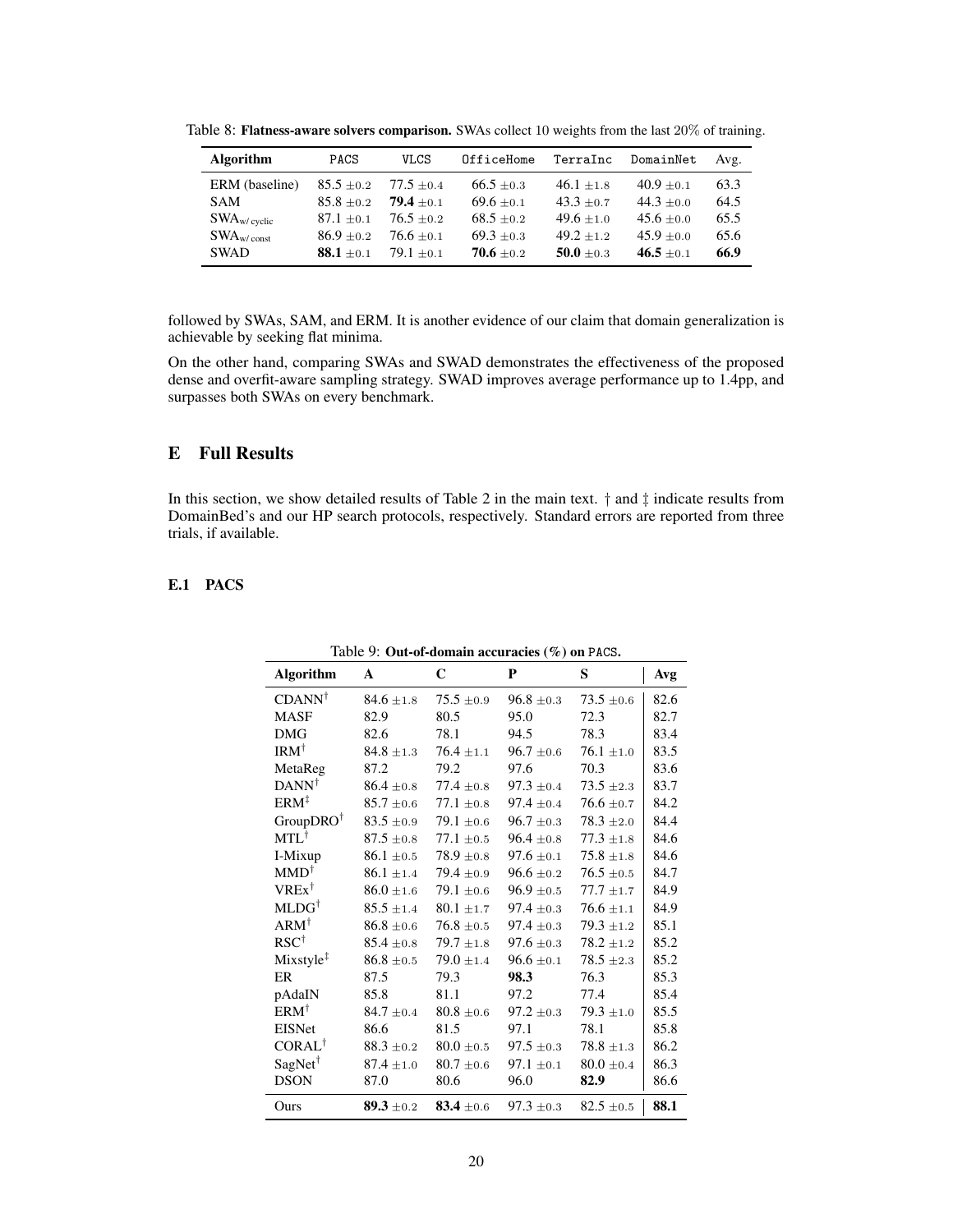| <b>Algorithm</b>      | C              | L              | S              | V              | Avg  |
|-----------------------|----------------|----------------|----------------|----------------|------|
| $GroupDRO^{\dagger}$  | $97.3 \pm 0.3$ | $63.4 \pm 0.9$ | $69.5 \pm 0.8$ | $76.7 \pm 0.7$ | 76.7 |
| $RSC^{\dagger}$       | $97.9 \pm 0.1$ | $62.5 \pm 0.7$ | $72.3 \pm 1.2$ | $75.6 \pm 0.8$ | 77.1 |
| $MLDG^{\dagger}$      | $97.4 \pm 0.2$ | $65.2 \pm 0.7$ | $71.0 + 1.4$   | $75.3 \pm 1.0$ | 77.2 |
| $MTL^{\dagger}$       | $97.8 \pm 0.4$ | $64.3 \pm 0.3$ | $71.5 \pm 0.7$ | $75.3 \pm 1.7$ | 77.2 |
| $ERM^{\ddagger}$      | $98.0 \pm 0.3$ | $64.7 \pm 1.2$ | $71.4 \pm 1.2$ | $75.2 + 1.6$   | 77.3 |
| I-Mixup               | $98.3 \pm 0.6$ | $64.8 \pm 1.0$ | $72.1 \pm 0.5$ | $74.3 \pm 0.8$ | 77.4 |
| $ERM^{\dagger}$       | $97.7 \pm 0.4$ | $64.3 \pm 0.9$ | $73.4 \pm 0.5$ | $74.6 \pm 1.3$ | 77.5 |
| $MMD^{\dagger}$       | $97.7 \pm 0.1$ | $64.0 + 1.1$   | $72.8 \pm 0.2$ | $75.3 \pm 3.3$ | 77.5 |
| $CDANN^{\dagger}$     | $97.1 \pm 0.3$ | $65.1 \pm 1.2$ | $70.7 \pm 0.8$ | $77.1 \pm 1.5$ | 77.5 |
| $ARM^{\dagger}$       | $98.7 \pm 0.2$ | $63.6 + 0.7$   | $71.3 \pm 1.2$ | $76.7 \pm 0.6$ | 77.6 |
| $SagNet^{\dagger}$    | $97.9 \pm 0.4$ | $64.5 + 0.5$   | $71.4 + 1.3$   | $77.5 + 0.5$   | 77.8 |
| Mixstyle <sup>‡</sup> | $98.6 \pm 0.3$ | $64.5 \pm 1.1$ | $72.6 \pm 0.5$ | $75.7 \pm 1.7$ | 77.9 |
| $VREx^{\dagger}$      | $98.4 \pm 0.3$ | $64.4 + 1.4$   | $74.1 \pm 0.4$ | $76.2 \pm 1.3$ | 78.3 |
| $IRM^{\dagger}$       | $98.6 \pm 0.1$ | $64.9 \pm 0.9$ | $73.4 \pm 0.6$ | $77.3 \pm 0.9$ | 78.6 |
| $DANN^{\dagger}$      | 99.0 $\pm$ 0.3 | $65.1 \pm 1.4$ | $73.1 \pm 0.3$ | $77.2 \pm 0.6$ | 78.6 |
| $CORAL^{\dagger}$     | $98.3 \pm 0.1$ | 66.1 $\pm$ 1.2 | $73.4 \pm 0.3$ | $77.5 \pm 1.2$ | 78.8 |
| Ours                  | $98.8 \pm 0.1$ | $63.3 \pm 0.3$ | $75.3 \pm 0.5$ | 79.2 $\pm 0.6$ | 79.1 |

Table 10: Out-of-domain accuracies (%) on VLCS.

# E.3 OfficeHome

|                       | rable 11. Out-of-domain accuracies ( $\pi$ ) on 0111 centence. |                |                |                |      |  |  |  |  |
|-----------------------|----------------------------------------------------------------|----------------|----------------|----------------|------|--|--|--|--|
| <b>Algorithm</b>      | A                                                              | $\mathbf C$    | P              | R              | Avg  |  |  |  |  |
| Mixstyle <sup>‡</sup> | $51.1 \pm 0.3$                                                 | $53.2 \pm 0.4$ | $68.2 \pm 0.7$ | $69.2 \pm 0.6$ | 60.4 |  |  |  |  |
| $IRM^{\dagger}$       | $58.9 \pm 2.3$                                                 | $52.2 \pm 1.6$ | $72.1 \pm 2.9$ | $74.0 \pm 2.5$ | 64.3 |  |  |  |  |
| $ARM^{\dagger}$       | $58.9 \pm 0.8$                                                 | $51.0 \pm 0.5$ | $74.1 \pm 0.1$ | $75.2 \pm 0.3$ | 64.8 |  |  |  |  |
| $RSC^{\dagger}$       | $60.7 \pm 1.4$                                                 | $51.4 \pm 0.3$ | $74.8 \pm 1.1$ | $75.1 \pm 1.3$ | 65.5 |  |  |  |  |
| $CDANN^{\dagger}$     | $61.5 \pm 1.4$                                                 | $50.4 \pm 2.4$ | 74.4 $\pm 0.9$ | $76.6 \pm 0.8$ | 65.7 |  |  |  |  |
| $DANN^{\dagger}$      | 59.9 $\pm$ 1.3                                                 | $53.0 \pm 0.3$ | $73.6 \pm 0.7$ | $76.9 \pm 0.5$ | 65.9 |  |  |  |  |
| $GroupDRO^{\dagger}$  | $60.4 \pm 0.7$                                                 | $52.7 \pm 1.0$ | $75.0 \pm 0.7$ | $76.0 \pm 0.7$ | 66.0 |  |  |  |  |
| $MMD^{\dagger}$       | $60.4 \pm 0.2$                                                 | $53.3 \pm 0.3$ | $74.3 \pm 0.1$ | $77.4 \pm 0.6$ | 66.4 |  |  |  |  |
| $MTL^{\dagger}$       | $61.5 \pm 0.7$                                                 | $52.4 \pm 0.6$ | $74.9 \pm 0.4$ | $76.8 \pm 0.4$ | 66.4 |  |  |  |  |
| $VREx^{\dagger}$      | $60.7 \pm 0.9$                                                 | $53.0 \pm 0.9$ | $75.3 \pm 0.1$ | $76.6 \pm 0.5$ | 66.4 |  |  |  |  |
| $ERM^{\dagger}$       | $61.3 \pm 0.7$                                                 | $52.4 \pm 0.3$ | $75.8 \pm 0.1$ | $76.6 \pm 0.3$ | 66.5 |  |  |  |  |
| $MLDG^{\dagger}$      | $61.5 \pm 0.9$                                                 | $53.2 \pm 0.6$ | $75.0 \pm 1.2$ | $77.5 \pm 0.4$ | 66.8 |  |  |  |  |
| $ERM^{\ddagger}$      | $63.1 \pm 0.3$                                                 | $51.9 \pm 0.4$ | $77.2 \pm 0.5$ | $78.1 \pm 0.2$ | 67.6 |  |  |  |  |
| I-Mixup               | $62.4 \pm 0.8$                                                 | 54.8 $\pm$ 0.6 | $76.9 \pm 0.3$ | $78.3 \pm 0.2$ | 68.1 |  |  |  |  |
| $SagNet^{\dagger}$    | $63.4 \pm 0.2$                                                 | $54.8 \pm 0.4$ | $75.8 \pm 0.4$ | $78.3 \pm 0.3$ | 68.1 |  |  |  |  |
| CORAL <sup>†</sup>    | $65.3 \pm 0.4$                                                 | $54.4 \pm 0.5$ | $76.5 \pm 0.1$ | $78.4 \pm 0.5$ | 68.7 |  |  |  |  |
| Ours                  | 66.1 $\pm 0.4$                                                 | 57.7 $\pm$ 0.4 | $78.4 \pm 0.1$ | 80.2 $\pm$ 0.2 | 70.6 |  |  |  |  |

Table 11: Out-of-domain accuracies (%) on OfficeHome.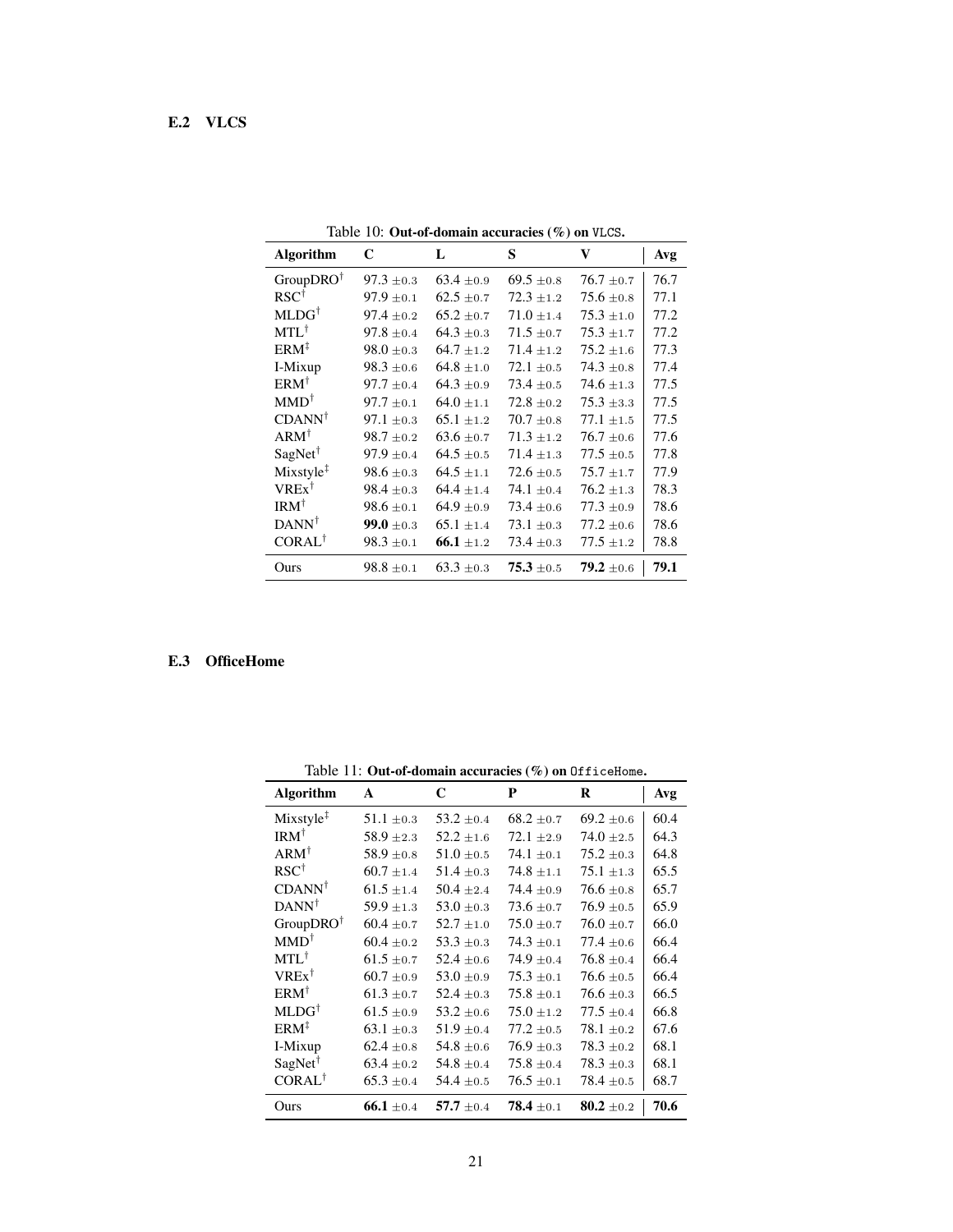# E.4 TerraIncognita

| <b>Algorithm</b>      | <b>L100</b>    | L38            | L43            | ပ<br>L46       | Avg  |
|-----------------------|----------------|----------------|----------------|----------------|------|
| $MMD^{\dagger}$       | $41.9 \pm 3.0$ | $34.8 \pm 1.0$ | $57.0 \pm 1.9$ | $35.2 \pm 1.8$ | 42.2 |
| $GroupDRO^{\dagger}$  | $41.2 \pm 0.7$ | $38.6 \pm 2.1$ | $56.7 \pm 0.9$ | $36.4 \pm 2.1$ | 43.2 |
| $Mixstyle^{\ddagger}$ | $54.3 \pm 1.1$ | $34.1 \pm 1.1$ | $55.9 \pm 1.1$ | $31.7 \pm 2.1$ | 44.0 |
| $ARM^{\dagger}$       | 49.3 $\pm$ 0.7 | $38.3 \pm 2.4$ | $55.8 \pm 0.8$ | $38.7 \pm 1.3$ | 45.5 |
| $MTL^{\dagger}$       | 49.3 $\pm$ 1.2 | $39.6 \pm 6.3$ | $55.6 \pm 1.1$ | $37.8 \pm 0.8$ | 45.6 |
| $CDANN^{\dagger}$     | $47.0 \pm 1.9$ | $41.3 \pm 4.8$ | $54.9 \pm 1.7$ | $39.8 \pm 2.3$ | 45.8 |
| $ERM^{\dagger}$       | 49.8 $\pm 4.4$ | $42.1 \pm 1.4$ | $56.9 \pm 1.8$ | $35.7 \pm 3.9$ | 46.1 |
| $VREx^{\dagger}$      | $48.2 \pm 4.3$ | $41.7 \pm 1.3$ | $56.8 \pm 0.8$ | $38.7 \pm 3.1$ | 46.4 |
| $RSC^{\dagger}$       | $50.2 \pm 2.2$ | $39.2 \pm 1.4$ | $56.3 \pm 1.4$ | 40.8 $\pm 0.6$ | 46.6 |
| $DANN^{\dagger}$      | $51.1 \pm 3.5$ | $40.6 \pm 0.6$ | $57.4 \pm 0.5$ | $37.7 \pm 1.8$ | 46.7 |
| $IRM^{\dagger}$       | 54.6 $\pm$ 1.3 | $39.8 \pm 1.9$ | $56.2 \pm 1.8$ | $39.6 \pm 0.8$ | 47.6 |
| $CORAL^{\dagger}$     | $51.6 \pm 2.4$ | $42.2 \pm 1.0$ | $57.0 \pm 1.0$ | $39.8 \pm 2.9$ | 47.7 |
| $MLDG^{\dagger}$      | $54.2 \pm 3.0$ | 44.3 $\pm$ 1.1 | 55.6 $\pm$ 0.3 | $36.9 \pm 2.2$ | 47.8 |
| I-Mixup               | 59.6 $\pm 2.0$ | $42.2 \pm 1.4$ | $55.9 \pm 0.8$ | $33.9 \pm 1.4$ | 47.9 |
| $SagNet^{\dagger}$    | $53.0 \pm 2.9$ | $43.0 \pm 2.5$ | $57.9 \pm 0.6$ | $40.4 \pm 1.3$ | 48.6 |
| $ERM^{\ddagger}$      | $54.3 \pm 0.4$ | 42.5 $\pm$ 0.7 | 55.6 $\pm$ 0.3 | $38.8 \pm 2.5$ | 47.8 |
| Ours                  | $55.4 \pm 0.0$ | 44.9 $\pm 1.1$ | 59.7 $\pm$ 0.4 | $39.9 \pm 0.2$ | 50.0 |

Table 12: Out-of-domain accuracies (%) on TerraIncognita.

### E.5 DomainNet

| <b>Algorithm</b>      | clip            | info           | paint           | quick          | real            | sketch          | Avg  |  |  |  |  |
|-----------------------|-----------------|----------------|-----------------|----------------|-----------------|-----------------|------|--|--|--|--|
| $MMD^{\dagger}$       | $32.1 \pm 13.3$ | $11.0 \pm 4.6$ | $26.8 \pm 11.3$ | $8.7 \pm 2.1$  | $32.7 \pm 13.8$ | $28.9 \pm 11.9$ | 23.4 |  |  |  |  |
| $GroupDRO^{\dagger}$  | $47.2 \pm 0.5$  | $17.5 \pm 0.4$ | $33.8 \pm 0.5$  | $9.3 \pm 0.3$  | $51.6 \pm 0.4$  | $40.1 \pm 0.6$  | 33.3 |  |  |  |  |
| $VREx^{\dagger}$      | $47.3 \pm 3.5$  | $16.0 \pm 1.5$ | $35.8 \pm 4.6$  | $10.9 \pm 0.3$ | 49.6 $\pm$ 4.9  | $42.0 \pm 3.0$  | 33.6 |  |  |  |  |
| $IRM^{\dagger}$       | $48.5 \pm 2.8$  | $15.0 \pm 1.5$ | $38.3 \pm 4.3$  | $10.9 \pm 0.5$ | $48.2 \pm 5.2$  | $42.3 \pm 3.1$  | 33.9 |  |  |  |  |
| $Mixstyle^{\ddagger}$ | $51.9 \pm 0.4$  | $13.3 \pm 0.2$ | $37.0 \pm 0.5$  | $12.3 \pm 0.1$ | $46.1 \pm 0.3$  | 43.4 $\pm$ 0.4  | 34.0 |  |  |  |  |
| $ARM^{\dagger}$       | 49.7 $\pm$ 0.3  | $16.3 \pm 0.5$ | $40.9 \pm 1.1$  | $9.4 \pm 0.1$  | $53.4 \pm 0.4$  | 43.5 $\pm$ 0.4  | 35.5 |  |  |  |  |
| $CDANN^{\dagger}$     | 54.6 $\pm$ 0.4  | $17.3 \pm 0.1$ | $43.7 \pm 0.9$  | $12.1 \pm 0.7$ | $56.2 \pm 0.4$  | $45.9 \pm 0.5$  | 38.3 |  |  |  |  |
| $DANN^{\dagger}$      | 53.1 $\pm$ 0.2  | $18.3 \pm 0.1$ | 44.2 $\pm$ 0.7  | $11.8 \pm 0.1$ | $55.5 \pm 0.4$  | $46.8 \pm 0.6$  | 38.3 |  |  |  |  |
| $RSC^{\dagger}$       | $55.0 \pm 1.2$  | $18.3 \pm 0.5$ | 44.4 $\pm$ 0.6  | $12.2 \pm 0.2$ | $55.7 \pm 0.7$  | $47.8 \pm 0.9$  | 38.9 |  |  |  |  |
| I-Mixup               | $55.7 \pm 0.3$  | $18.5 \pm 0.5$ | 44.3 $\pm$ 0.5  | $12.5 \pm 0.4$ | 55.8 $\pm$ 0.3  | $48.2 \pm 0.5$  | 39.2 |  |  |  |  |
| $SagNet^{\dagger}$    | $57.7 \pm 0.3$  | $19.0 \pm 0.2$ | $45.3 \pm 0.3$  | $12.7 \pm 0.5$ | $58.1 \pm 0.5$  | $48.8 \pm 0.2$  | 40.3 |  |  |  |  |
| $MTL^{\dagger}$       | $57.9 \pm 0.5$  | $18.5 \pm 0.4$ | $46.0 \pm 0.1$  | $12.5 \pm 0.1$ | 59.5 $\pm$ 0.3  | $49.2 \pm 0.1$  | 40.6 |  |  |  |  |
| $ERM^{\dagger}$       | $58.1 \pm 0.3$  | $18.8 \pm 0.3$ | $46.7 \pm 0.3$  | $12.2 \pm 0.4$ | 59.6 $\pm$ 0.1  | 49.8 $\pm$ 0.4  | 40.9 |  |  |  |  |
| $MLDG^{\dagger}$      | 59.1 $\pm$ 0.2  | $19.1 \pm 0.3$ | $45.8 \pm 0.7$  | $13.4 \pm 0.3$ | 59.6 $\pm$ 0.2  | $50.2 \pm 0.4$  | 41.2 |  |  |  |  |
| CORAL <sup>†</sup>    | $59.2 \pm 0.1$  | $19.7 \pm 0.2$ | $46.6 \pm 0.3$  | $13.4 \pm 0.4$ | $59.8 \pm 0.2$  | $50.1 \pm 0.6$  | 41.5 |  |  |  |  |
| MetaReg               | 59.8            | 25.6           | 50.2            | 11.5           | 64.6            | 50.1            | 43.6 |  |  |  |  |
| <b>DMG</b>            | 65.2            | 22.2           | 50.0            | 15.7           | 59.6            | 49.0            | 43.6 |  |  |  |  |
| $ERM^{\ddagger}$      | $63.0 \pm 0.2$  | $21.2 \pm 0.2$ | $50.1 \pm 0.4$  | $13.9 \pm 0.5$ | $63.7 \pm 0.2$  | $52.0 \pm 0.5$  | 44.0 |  |  |  |  |
| Ours                  | 66.0 $\pm$ 0.1  | $22.4 \pm 0.3$ | 53.5 $\pm$ 0.1  | 16.1 $\pm$ 0.2 | 65.8 $\pm$ 0.4  | 55.5 $\pm 0.3$  | 46.5 |  |  |  |  |

Table 13: Out-of-domain accuracies (%) on DomainNet.

# F Assets

In this section, we discuss about licenses, copyrights, and ethical issues of our assets, such as code and datasets.